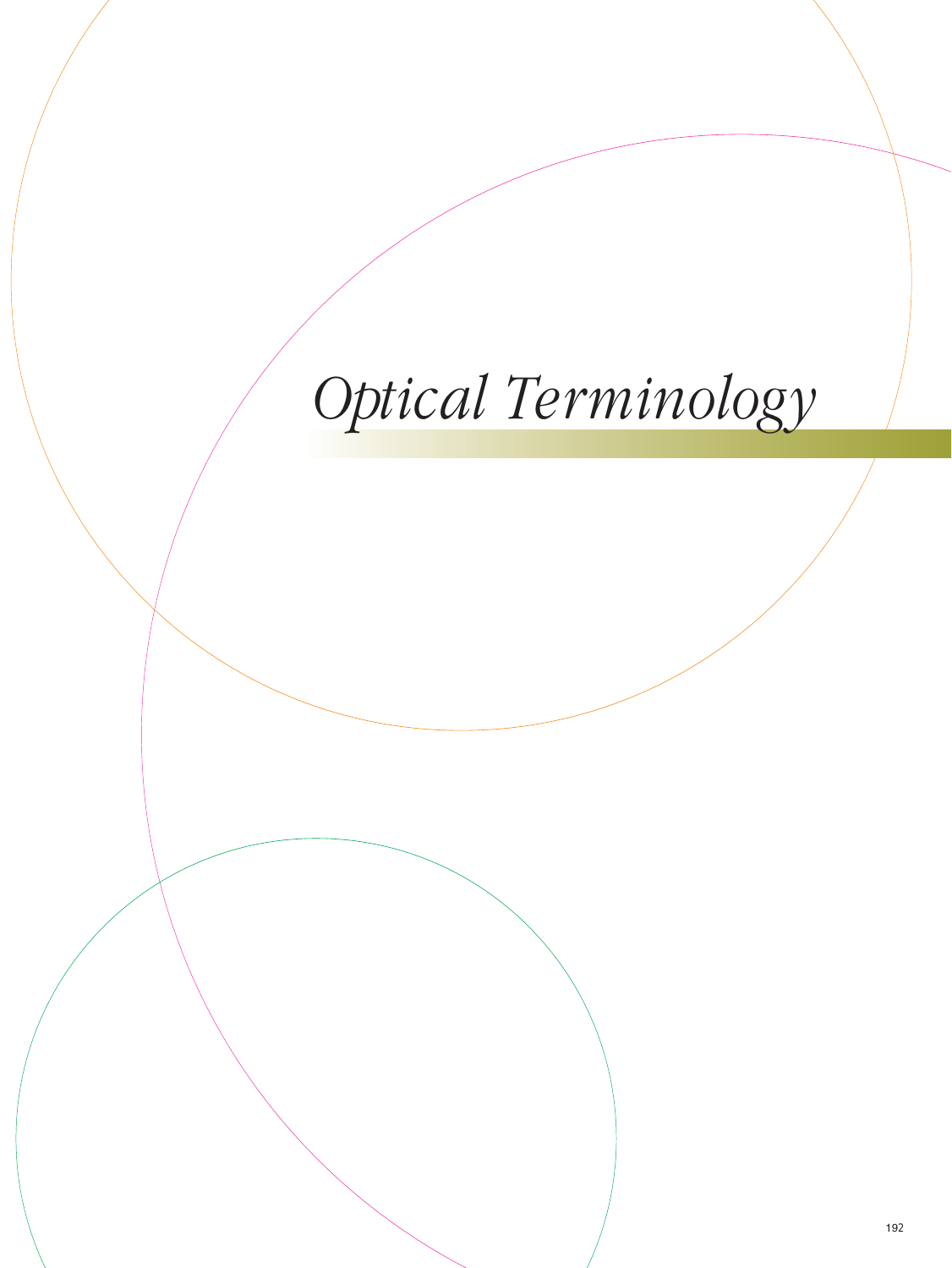#### **What is light to photography?**

#### **What is 'light'?**

Light is a physical phenomenon which involves creating vision by stimulating the optic nerves, and can be broadly defined as a type of electromagnetic wave.

Types of electromagnetic radiation vary according to wavelength. Starting from the shortest wavelengths, electromagnetic radiation can be classified into gamma rays, X rays, ultraviolet light rays, visible light rays, infrared light rays, far-infrared light rays, microwave radiation, ultra short wave radiation (VHF), short wave radiation, medium wave radiation (MF) and long wave radiation. In photography, the most utilised wavelengths are in the visible light region (400nm~700nm). Since light is a type of electromagnetic radiation, light can be thought of as a type of wave in the category of "light waves." A light wave can be regarded as

Figure-1 Approaching the human eye







an electromagnetic wave in which an electric field and magnetic field vibrate at right angles to each other in a plane perpendicular to the direction of propagation. The two elements of a light wave which can actually be detected by the human eye are the wavelength and amplitude. Differences in wavelength are sensed as differences in colour (within the visible light range) and differences in amplitude are sensed as differences in brightness (light intensity). The third element which cannot be detected by the human eye is the direction of vibration within the plane perpendicular to the light wave's direction of propagation (polarized light).

#### **Basic light-related phenomena**

#### **Refraction**

A phenomenon whereby the propagation direction of a ray of light changes when the light passes from one medium such as a vacuum or air into a different medium such as glass or water, or vice versa.

Figure-3 Light Refraction



**Index of refraction**

A numerical value indicating the degree of refraction of a medium, expressed by the formula  $n = \sin i/\sin r$ . "n" is a constant which is unrelated to the light ray's angle of incidence and indicates the refractive index of the refracting medium with respect to the medium from which the light impinges.

For general optical glass, "n" usually indicates the index of refraction of the glass with respect to air.

#### **Dispersion**

A phenomenon whereby the optical properties of a medium vary according to the wavelength of light passing through the medium. When light enters a lens or prism, the dispersion

characteristics of the lens or prism cause the index of refraction to vary depending on the wavelength, thus dispersing the light. This is also sometimes referred to as colour dispersion.

#### **Extraordinary partial dispersion**

The human eye can sense monochromatic light wavelengths within the range of 400nm (purple) to 700nm (red). Within this range, the difference in index of refraction between two different wavelengths is called partial dispersion. Most ordinary optical materials have similar partial dispersion characteristics. However, partial dispersion characteristics differ for some glass materials, such as glass, which has larger partial dispersion at short wavelengths, FK glass which features a small index of refraction and low dispersion characteristics, fluorite, and glass which has larger partial dispersion at long wavelengths. These types of glass are classified as having extraordinary partial dispersion characteristics. Glass with this property is used in apochromatic lenses to compensate chromatic aberration.

Figure-4 Light Dispersion by A Prism



#### **Reflection**

Reflection differs from refraction in that it is a phenomenon which causes a portion of the light striking the surface of glass or other medium to break off and propagate in an entirely new direction. The direction of propagation is the same regardless of wavelength. When light enters and leaves a lens which does not have an antireflection coating, approximately 5% of the light is reflected at the glass-air boundary. The amount of light reflected depends on the glass material's index of refraction.→Coating (P.174)

Figure-5 Light Reflection



Flat surface, flat smooth surface Rough surface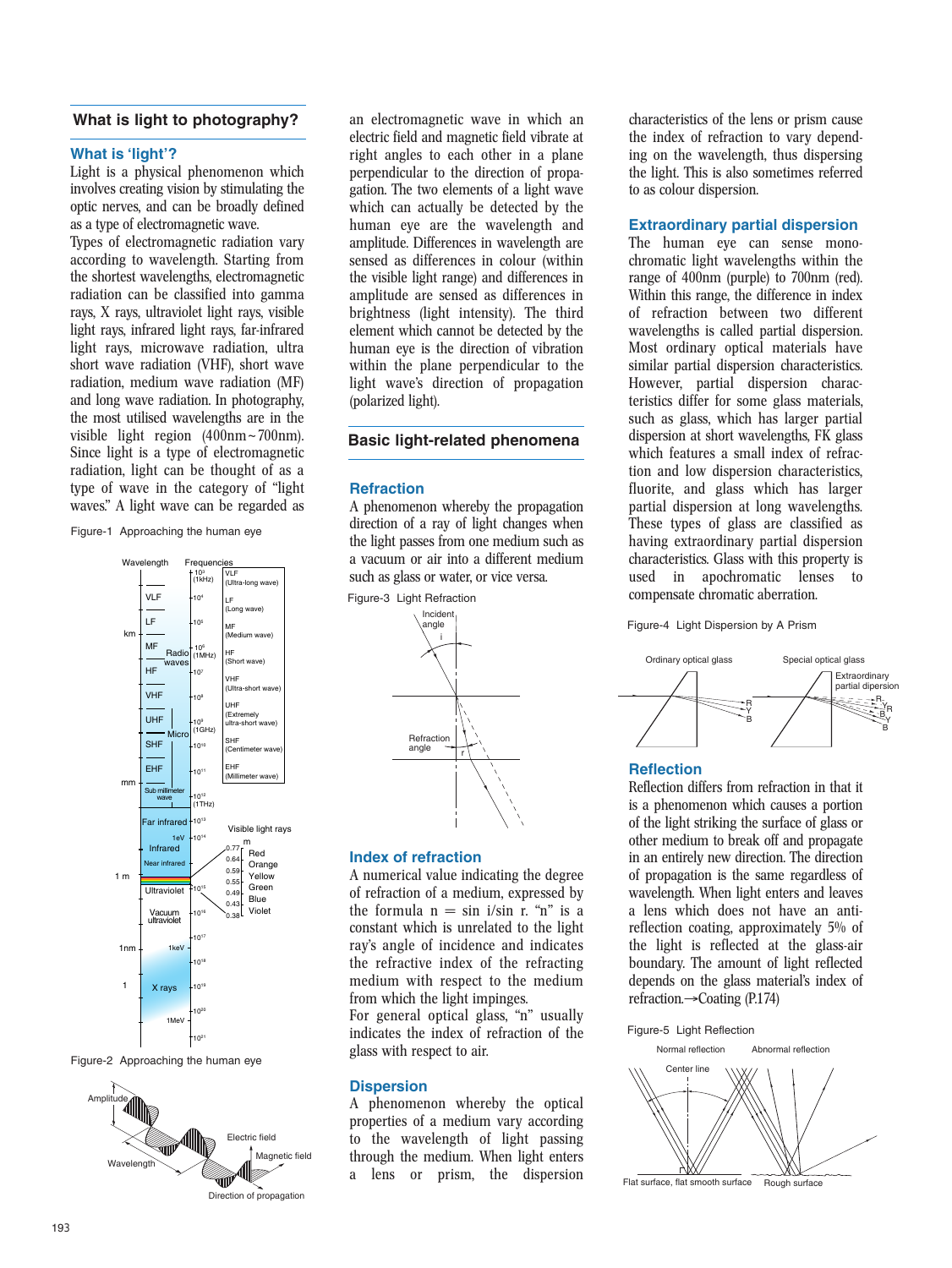#### **Diffraction**

A phenomenon in which light waves pass around the edges of an object and enter the shadowed area of that object, caused because of the wavelike nature of light. Diffraction in a photographic lens is known for causing flare (diffraction flare) which occurs when light rays bend around the edges of the diaphragm. Although diffraction flare tends to appear when the diaphragm diameter is smaller than a certain size, it actually depends not only on the diameter of the diaphragm but also on various factors such as the wavelength of the light, the lens's focal length and the aperture ratio. Diffraction flare causes reductions in image contrast and resolution, resulting in a soft image. The laminated diffraction optical elements developed by Canon control the direction of the light by intentionally creating diffraction.







#### **Optical axis**

A straight line connecting the center points of the spherical surfaces on each side of a lens. In other words, the optical axis is a hypothetical center line connecting the center of curvature of each lens surface. In photographic lenses comprised of several lens elements, it is of utmost importance for the optical axis of each lens element to be perfectly aligned

with the optical axes of all other lens elements. Particularly in zoom lenses, which are constructed of several lens groups that move in a complex manner, extremely precise lens barrel construction is necessary to maintain proper optical axis alignment.

#### **Paraxial ray**

A light ray which passes close to the optical axis and is inclined at a very small angle with respect to the optical axis. The point at which paraxial rays converge is called the paraxial focal point. Since the image formed by a monochromatic paraxial ray is in principle free of aberrations, the paraxial ray is an important factor in understanding the basic operation of lens systems.

#### **Principal ray**

A light ray which enters the lens at an angle at a point other than the optical axis point and passes through the center of the diaphragm opening. Principal light rays are the fundamental light rays used for image exposure at all diaphragm openings from maximum aperture to minimum aperture.

#### **Parallel pencil of rays**

A group of light rays traveling parallel to the optical axis from an infinitely far point. When these rays pass through a lens, they converge in the shape of a cone to form a point image within the focal plane.

#### **Ray tracing**

Use of geometrical optics to calculate the condition of various light rays passing through a lens. Calculations are performed using powerful computers.

#### **Aperture/effective aperture**

The aperture of a lens is related to the diameter of the group of light rays passing through the lens and determines the brightness of the subject image formed on the focal plane. The optical aperture (also called the effective aperture) differs from the real aperture of the lens in that it depends on the diameter of the group of light rays passing through the lens rather than the actual lens diameter. When a parallel pencil of rays enters a lens and a group of these rays passes through the diaphragm opening, the diameter of this group of light rays when it enters the front lens surface is the effective aperture of the lens.

#### **Stop/diaphragm/aperture**

The opening which adjusts the diameter of the group of light rays passing through the lens. In interchangeable lenses used with single lens reflex cameras, this mechanism is usually constructed as an iris diaphragm consisting of several blades which can be moved to continuously vary the opening diameter. With conventional SLR camera lenses, the aperture is adjusted by turning an aperture ring on the lens barrel. With modern camera lenses, however, aperture adjustment is commonly controlled by operating an electronic dial on the camera body.

#### **Circular aperture diaphragm**

With normal aperture diaphragms, closing the aperture causes its shape to become polygonal. A circular aperture diaphragm, on the other hand, optimises the shape of the blades to achieve a nearly perfect circle even when considerably stopped down from the maximum aperture. Photography with a lens that is equipped with a circular aperture diaphragm achieves a beautiful blur effect for the background, because the point source is circular.

#### **Automatic diaphragm**

The general diaphragm operation system used in SLR cameras, referring to a type of diaphragm mechanism which remains fully open during focusing and composition to provide a bright viewfinder image, but automatically closes down to the aperture setting necessary for correct exposure when the shutter button is pressed and automatically opens up again when the exposure is completed. Although conventional lenses use mechanical linkages for controlling this automatic diaphragm operation, EF lenses use electronic signals for more precise control. You can observe this instantaneous aperture stop-down operation by looking into the front of the lens when the shutter is released.

#### **Distance of incidence**

Distance from the optical axis of a parallel ray entering a lens.

#### **Entrance pupil/exit pupil**

The lens image on the object side of the diaphragm, i.e. the apparent aperture seen when looking from the front of the lens, is called the entrance pupil and is equivalent in meaning to the lens' effective aperture. The apparent aperture seen when looking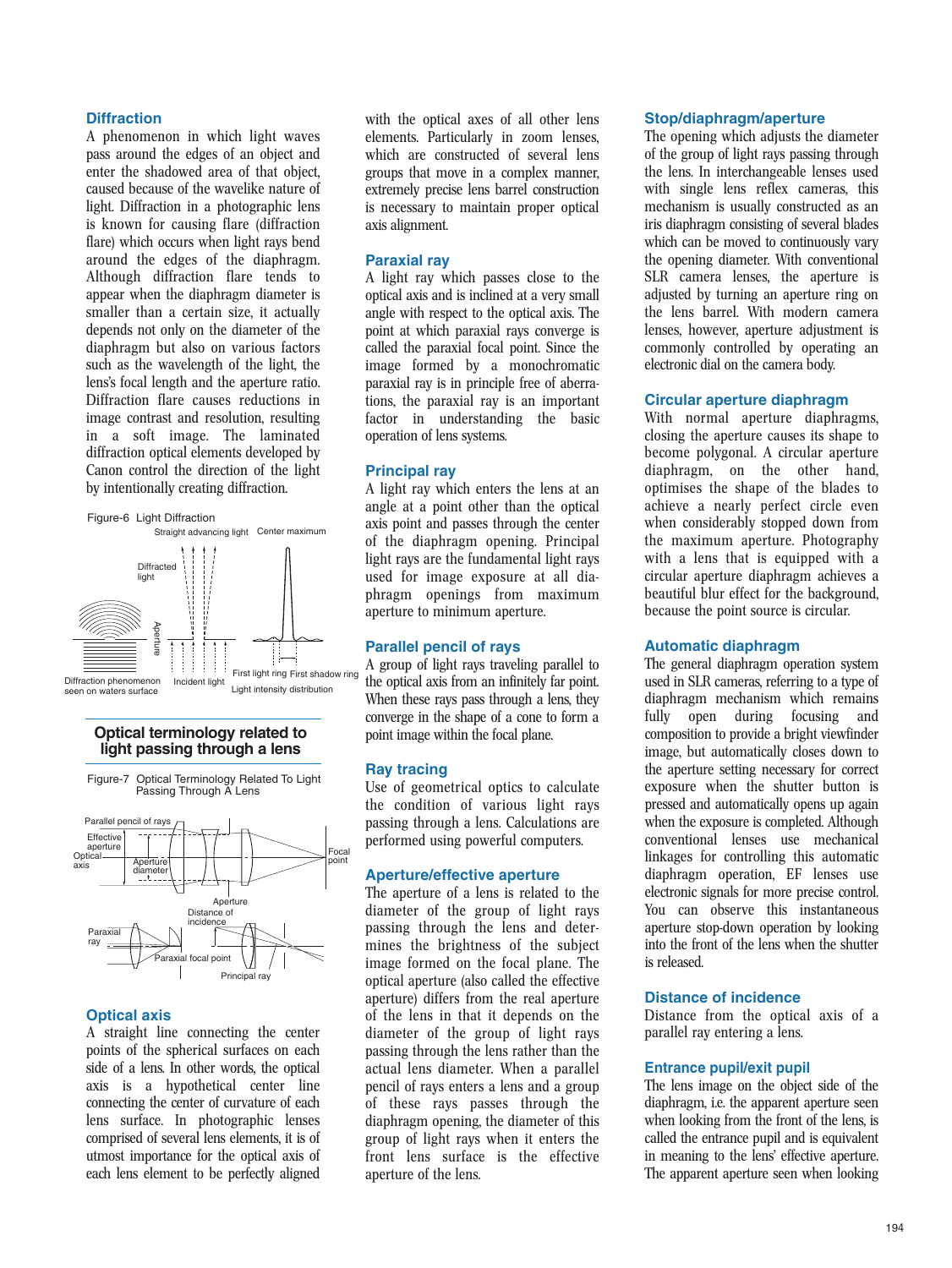

from the rear of the lens (the lens image on the image side of the diaphragm), is called the exit pupil. Of the light rays from a certain subject point, the effective light rays which actually form the image create a cone of light rays with the subject point being the point of the cone and the entrance pupil being the base of the cone. At the other end of the lens, the light rays emerge in a cone shape with the exit pupil forming the base of the cone and the point of the cone falling within the image plane. The entrance and exit pupils have the same shape as the actual diaphragm and their size is directly proportional to that of the diaphragm, so even if the construction of the lens system is not known, it is possible to graphically illustrate the effective light rays which actually form the image as long as the positions and sizes of the entrance and exit pupils are known. Thus, knowledge of the entrance and exit pupils is indispensable when considering performance factors such as the total amount of light entering the lens, the manner in which the image blurs and aberrations.

#### **Angular aperture**

The angle between the subject point on the optical axis and the diameter of the entrance pupil, or the angle between the image point on the optical axis and the diameter of the exit pupil.

#### **Flange back and back focus**

#### **Flange back**

Distance from the camera's lens mount reference surface to the focal plane (film plane). In the EOS system, flange back Figure-9 Flange Back and Back Focus



is set at 44.00 mm on all cameras. Flange back is also referred to as flange-focal distance.

#### **Back focus**

With a lens focused to infinity, the distance along the optical axis from the apex of the rearmost glass surface to the focal plane is called back focus. Wide-angle lenses with a short back focus cannot be used on SLR cameras that use a mirror that swings up before exposure because the lens will obstruct the mirror movement. Wide-angle lenses for SLR cameras generally employ a retrofocus design which allows a long back focus. The compact size of the quick-return mirror on the EF-S lens compatible digital SLR cameras makes it possible to design lenses like the dedicated EF-S 60mm f/2.8 Macro USM, EF-S 10-22mm f/3.5-4.5 USM, EF-S 17-55mm f/2.8 IS USM and EF-S 18- 55mm f/3.5-5.6 II USM lenses with a shorter back focus than in other EF lenses.

#### **Focal point and focal length**

#### **Focal point, focus**

When light rays enter a convex lens parallel to the optical axis, an ideal lens will converge all the light rays to a single point from which the rays again fan out in a cone shape. This point at which all rays converge is called the focal point. A familiar example of this is when a magnifying glass is used to focus the rays of the sun to a small circle on a piece of paper or other surface; the point at which the circle is smallest is the focal point. In optical terminology, a focal point is further classified as being the rear or image-side focal point if it is the point at which light rays from the subject converge on the film plane side of the lens. It is the front or Figure-10 Focal Point (single lens element)



object-side focal point if it is the point at which light rays entering the lens parallel to the optical axis from the focal plane side converge on the object side of the lens.

#### **Focal length**

When parallel light rays enter the lens parallel to the optical axis, the distance along the optical axis from the lens' second principal point (rear nodal point) to the focal point is called the focal length. In simpler terms, the focal length of a lens is the distance along the optical axis from the lens' second principal point to the focal plane when the lens is focused at infinity.

Figure-11 Focal Length of Actual Photographic Lens



#### **Principal point**

The focal length of a thin, double-convex, single-element lens is the distance along the optical axis from the center of the lens to its focal point. This center point of the lens is called the principal point. However, since actual photographic lenses consist of combinations of several convex and concave lens elements, it is not visually apparent where the center of the lens might be.

The principal point of a multi-element lens is therefore defined as the point on the optical axis at a distance equal to the focal length measured back toward the lens from the focal point. The principal point measured from the front focal point is called the front principal point, and the principal point measured from the rear focal point is called the rear principal

Figure-12 Principal point



Fig.12-D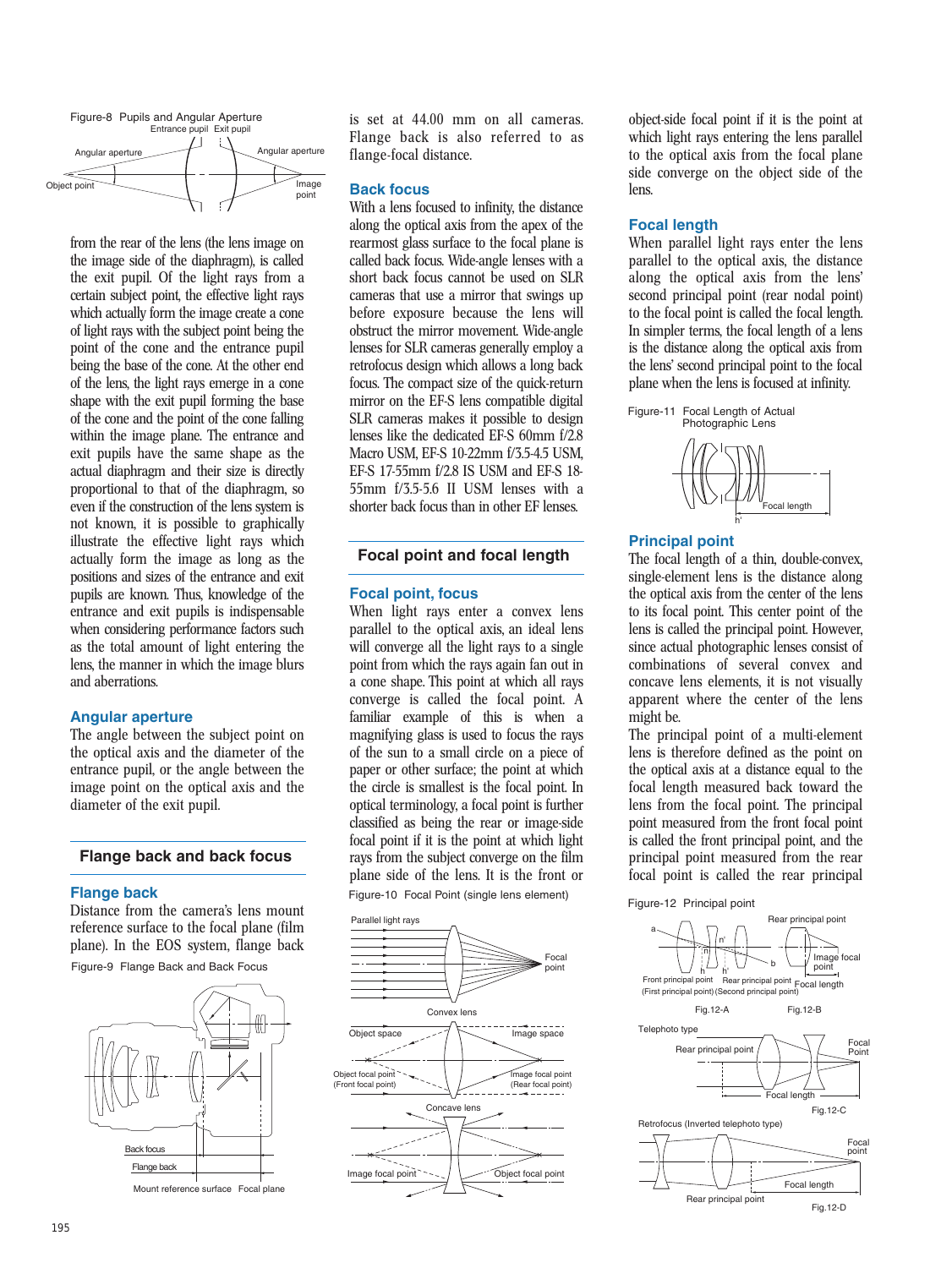point. The distance between these two principal points is called the principal point interval.

#### **Front principal point/rear principal point**

Light entering a lens from point a in Figure-12-A refracts, passes through n and n' and arrives at b. When this occurs, similar angles are generated between a-n and n'-b with respect to the optical axis, and points h and h' can be defined as where these angles intersect the optical axis. These points, h and h', are principal points indicating the lens reference positions with respect to the subject and image. h is called the front principal point (or first principal point) and h' is called the rear principal point (or second principal point). In general photographic lenses, the distance from h' to the focal point (focal plane) is the focal length. Depending on the lens type, the front-rear relationship of the principal points may be reversed, or h' may fall outside of the lens assembly altogether, but in any case the distance from the rear principal point h' to the focal point is equal to the focal length.

\*With telephoto type lenses, the rear principal point h' is actually positioned in front of the frontmost lens element, and with retrofocus type lenses h' is positioned to the rear of the rearmost lens element.

#### **Image circle**

The portion of the circular image formed by a lens that is sharp. Interchangeable lenses for 35mm format cameras must have an image circle at least as large as the diagonal of the 24 x 36mm image area. EF lenses therefore generally have an image circle of about 43.2mm diameter. TS-E lenses, however, are designed with a larger image circle of 58.6mm to cover the lens's tilt and shift movements. EF-S lenses feature a smaller image circle than other EF lenses, to match the Figure-13 Angle of view and image circle



diagonal of the APS-C sized image sensor of EF-S compatible digital SLR cameras.

#### **Angle of view**

The area of a scene, expressed as an angle, which can be reproduced by the lens as a sharp image. The nominal diagonal angle of view is defined as the angle formed by imaginary lines connecting the lens' second principal point with both ends of the image diagonal (43.2mm). Lens data for EF lenses generally includes the horizontal (36mm) angle of view and vertical (24mm) angle of view in addition to the diagonal angle of view.

#### **Terms related to lens brightness**

#### **Aperture ratio**

A value used to express image brightness, calculated by dividing the lens' effective aperture (D) by its focal length (f). Since the value calculated from D/f is almost always a small decimal value less than I and therefore difficult to use practically, it is common to express the aperture ratio on the lens barrel as the ratio of the effective aperture to the focal length, with the effective aperture set equal to 1. (For example, the EF 85mm f/1.2L II USM lens barrel is imprinted with 1 : 1.2, indicating that the focal length is 1.2 times the effective aperture when the effective aperture is equal to 1.) The brightness of an image produced by a lens is proportional to the square of the aperture ratio. In general, lens brightness is expressed as an F number, which is the inverse of the aperture ratio (f/D). F number

Figure-14 Lens Brightness



#### **F number**

Since the aperture ratio (D/f) is almost always a small decimal value less than one and therefore difficult to use practically, lens brightness is often expressed for convenience' sake as the inverse of the aperture ratio (f/D), which is called the F number. Accordingly, image brightness is inversely proportional to the square of the F number, meaning that the image becomes darker as the F number increases. F number values are expressed as a geometrical series starting at 1 with a common ratio of  $\sqrt{2}$ , as follows: 1.0, 1.4, 2. 2.8, 4, 5.6, 8, 16, 22, 32, etc. (However, there are many cases where only the maximum aperture value deviates from this series.) The numbers in this series, which may at first seem difficult to become familiar with, merely indicate values which are close to the actual FD values based on the diameter (D) of each successive diaphragm setting which decreases the amount of light passing through the lens by half. Thus, changing the F number from 1.4 to 2 halves the image brightness, while going the other direction from 2 to 1.4 doubles the image brightness. (A change of this magnitude is generally referred to as "1 stop".) With recent cameras employing electronic displays, smaller divisions of 1/2 stop or even 1/3 stop are used.

#### **Numerical aperture (NA)**

A value used to express the brightness or resolution of a lens' optical system. The numerical aperture, usually indicated as NA, is a numerical value calculated from the formula nsinθ, where 2θ is the angle (angular aperture) at which an object point on the optical axis enters the entrance pupil and n is the index of refraction of the medium in which the object exists.<br>Although not often used with not often used with photographic lenses, the NA value is commonly imprinted on the objective lenses of microscopes, where it is used more as an indication of resolution than of brightness. A useful relationship to know is that the NA value is equal to half the inverse of the F number. For example,  $F 1.0 = NA 0.5, F 1.4 = NA 0.357, F2 = NA$ 0.25, and so on.

#### **Focus and depth of field**

#### **Focus, focal point**

The focal point is the point where parallel light rays from an infinitely far subject converge after passing through a lens. The plane perpendicular to the optical axis which contains this point is called the focal plane. In this plane, which is where the film or the image sensor is positioned in a camera, the subject is sharp and said to be "in focus." With general photographic lenses consisting of several lens elements, the focus can be adjusted so that light rays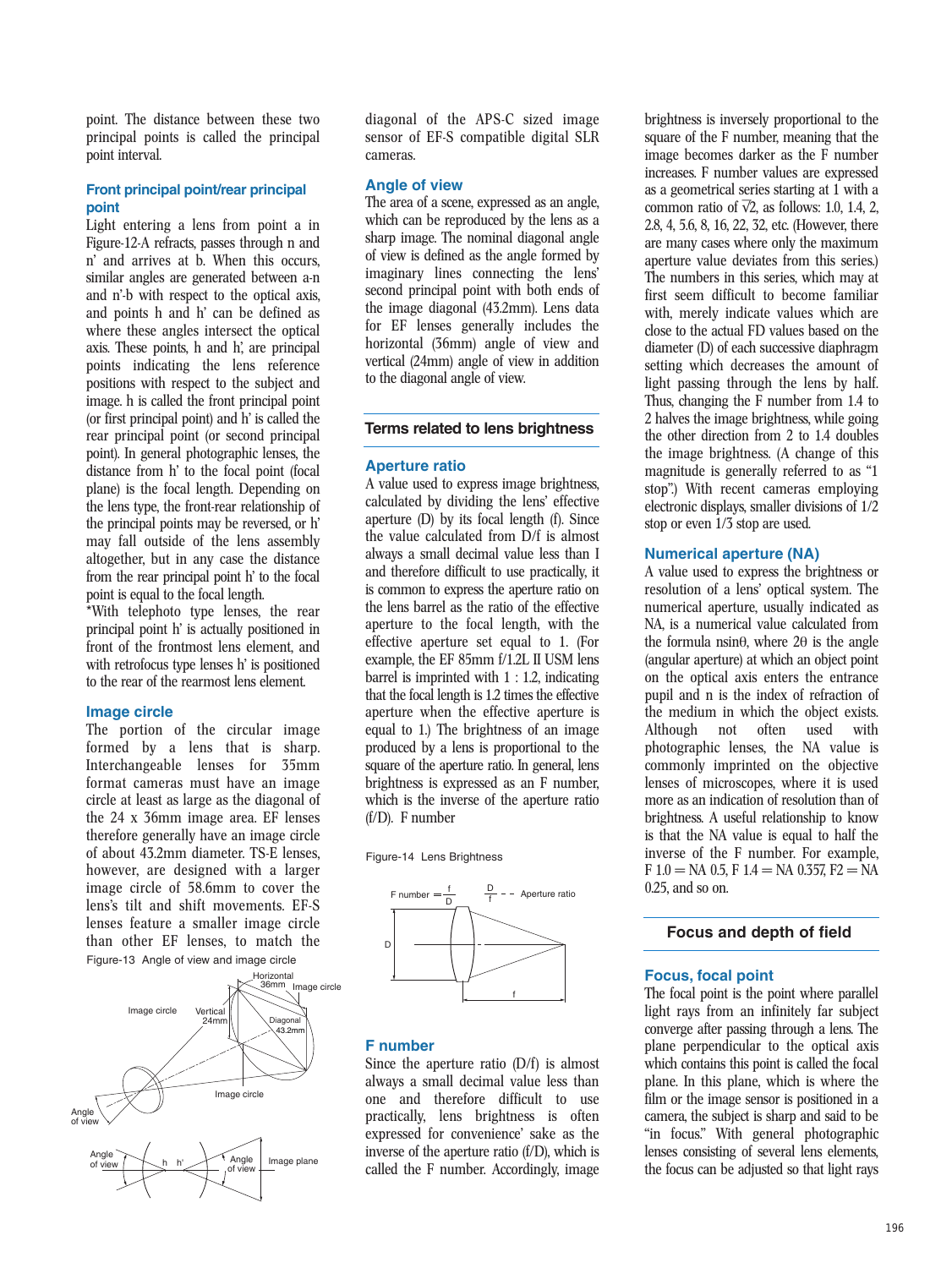from subjects closer than "infinity" converge at a point in the focal plane.



#### **Circle of confusion**

Since all lenses contain a certain amount of spherical aberration and astigmatism, they cannot perfectly converge rays from a subject point to form a true image point (i.e., an infinitely small dot with zero area). In other words, images are formed from a composite of dots (not points) having a certain area, or size. Since the image becomes less sharp as the size of these dots increases, the dots are called "circles of confusion." Thus, one way of indicating the quality of a lens is by the smallest dot it can form, or its "minimum circle of confusion." The maximum allowable dot size in an image is called the "permissible circle of confusion."

#### **Permissible circle of confusion**

The largest circle of confusion which still appears as a "point" in the image. Image sharpness as sensed by the human eye is closely related to the sharpness of the actual image and the "resolution" of human eyesight. In photography, image sharpness is also dependent on the degree of image enlargement or projection distance and the distance from which the image is viewed. In other words, in practical work it is possible to determine certain "allowances" for producing images which, although actually blurred to a certain degree, still appear sharp to the observer. For 35mm single lens reflex cameras, the permissible circle of confusion is about  $1/1000 \sim 1/1500$  the length of the film diagonal, assuming the image is enlarged to a  $5" \times 7"$  (12 cm  $\times$  16.5 cm) print and viewed from a distance of 25~30 cm/0.8~1 ft. EF lenses are designed to produce a minimum circle of confusion of 0.035 mm, a value on which calculations for items such as depth of field are based.

#### **Depth of field**

The area in front of and behind a focused subject in which the photographed image appears sharp. In other words, the depth of sharpness to the front and rear of the subject where image blur in the focal plane falls within the limits of the permissible circle of confusion. Depth of field varies according to the lens' focal length, aperture value and shooting distance, so if these values are known, a rough estimate of the depth of field can be calculated using the following formulas:

Front depth of field  $= d \cdot F \cdot a^2 / (f^2 + d \cdot F \cdot a)$ Rear depth of field  $= d \cdot F \cdot a^2/(f^2 - d \cdot F \cdot a)$ f: focal length F: F number d: minimum circle of confusion diameter a: subject distance (distance from the first principal point to subject)

| Near point limiting | hyperfocal distance $\times$<br>shooting distance         |
|---------------------|-----------------------------------------------------------|
| distance            | hyperfocal distance +<br>shooting distance                |
| Far point limiting  | hyperfocal distance $\times$<br>shooting distance         |
| distance            | hyperfocal distance -<br>shooting distance                |
|                     | (Shooting distance: Distance from focal plane to subject) |

If the hyperfocal distance is known, the following formulas can also be used: In general photography, depth of field is characterised by the following attributes: a Depth of field is deep at short focal lengths, shallow at long focal lengths. b Depth of field is deep at small apertures, shallow at large apertures. c Depth of field is deep at far shooting

distances, shallow at close shooting distances.

d Front depth of field is shallower than rear depth of field.

Figure-16 Depth of Field and Depth of Focus



#### **Depth of focus**

The area in front of and behind the focal plane in which the image can be photographed as a sharp image. Depth of focus is the same on both sides of the image plane (focal plane) and can be determined by multiplying the minimum

circle of confusion by the F number, regardless of the lens focal length. With modern autofocus SLR cameras, focusing is performed by detecting the state of focus in the image plane (focal plane) using a sensor which is both optically equivalent (1:1 magnification) and positioned out of the focal plane, and automatically controlling the lens to bring the subject image within the depth of focus area.





#### **Hyperfocal distance**

Using the depth of field principle, as a lens is gradually focused to farther subject distances, a point will eventually be reached where the far limit of the rear depth of field will be equivalent to "infinity." The shooting distance at this point, i,e., the closest shooting distance at which "infinity" falls within the depth of field, is called the hyperfocal distance. The hyperfocal distance can be determined as follows:

| Hyperfocal | f <sup>2</sup> | f: focal length F: F number                |
|------------|----------------|--------------------------------------------|
| distance   | d.F number     | d: minimum circle of confusion<br>diameter |

Thus, by presetting the lens to the hyperfocal distance, the depth of field will extend from a distance equal to half the hyperfocal distance to infinity. This method is useful for presetting a large depth of field and taking snapshots without having to worry about adjusting the lens focus, especially when using a wide-angle

example, when the EF 20mm f/2.8 USM is set to f/16 and the shooting distance is set



to the hyperfocal distance of approximately 0.7m/2.3ft, all subjects within a range of approximately 0.4m/1.3ft from the camera to infinity will be in focus.)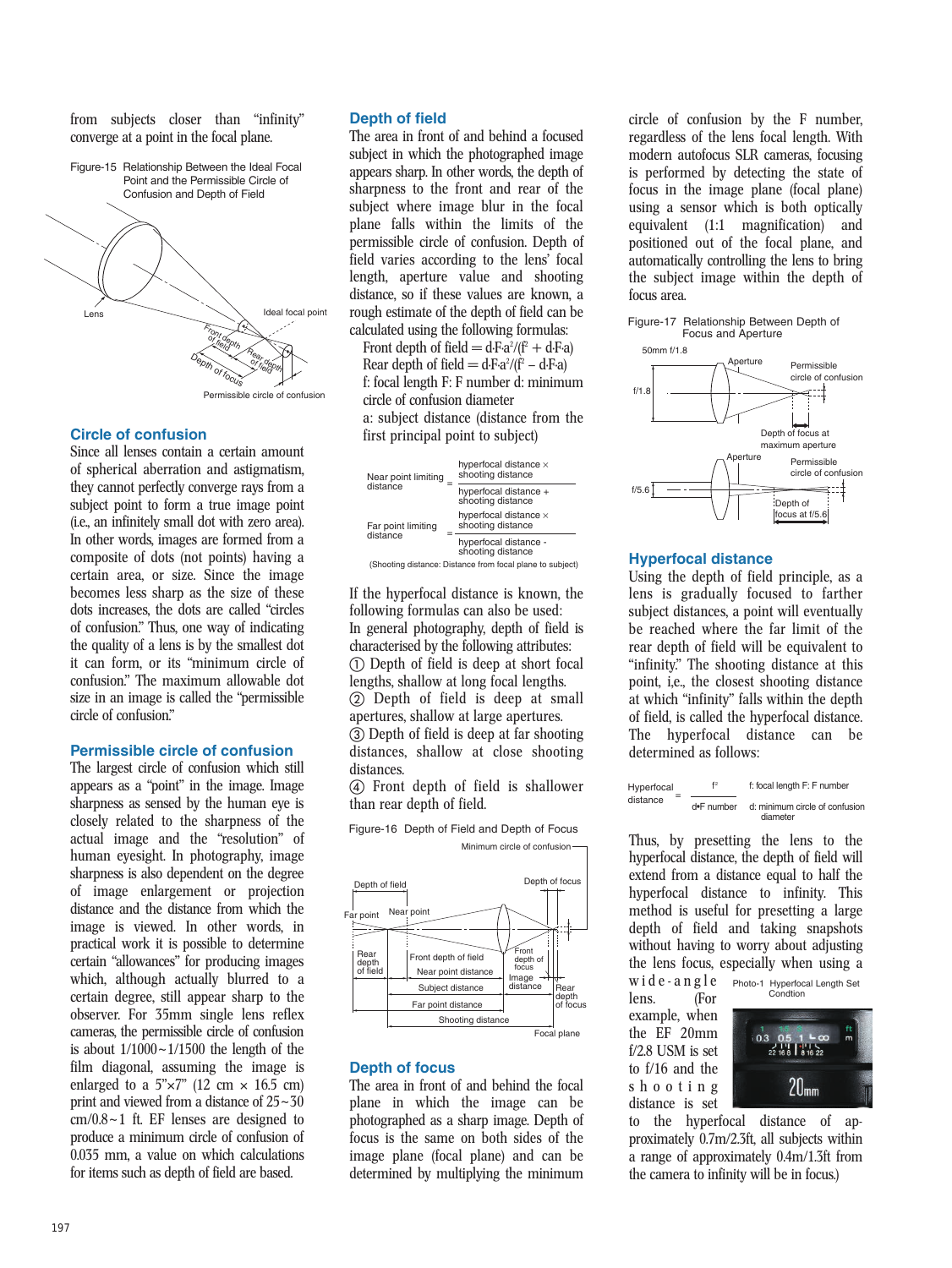#### **Lens aberration**

#### **Aberration**

The image formed by an ideal photographic lens would have the following characteristics:

 $\Omega$  A point would be formed as a point.  $\overline{2}$  A plane (such as a wall) perpendicular to the optical axis would be formed as a plane.

 $\overline{3}$  The image formed by the lens would have the same shape as the subject.

Also, from the standpoint of image expression, a lens should exhibit true colour reproduction. If only light rays entering the lens close to the optical axis are used and the light is monochromatic (one specific wavelength), it is possible to realise virtually ideal lens performance. With real photographic lenses, however, where a large aperture is used to obtain sufficient brightness and the lens must converge light not only from near the optical axis but from all areas of the image, it is extremely difficult to satisfy the above-mentioned ideal conditions due to the existence of the following obstructive factors:

● Since most lenses are constructed solely of lens elements with spherical surfaces, light rays from a single subject point are not formed in the image as a perfect point. (A problem unavoidable with spherical surfaces.)

 $\bullet$  The focal point position differs for different types (i.e., different wavelengths) of light.

 $\bullet$  There are many requirements related to changes in angle of view (especially with wide-angle, zoom and telephoto lenses). The general term used to describe the difference between an ideal image and the actual image affected by the above factors is "aberration." Thus, to design a highperformance lens, aberration must be extremely small, with the ultimate objective being to obtain an image as close as possible to the ideal image. Aberration can be broadly divided into chromatic aberrations, and monochromatic aberrations → Chromatic aberration  $\rightarrow$  Five aberrations of Seidel

Table-1 Lens Aberrations



#### **Chromatic aberration**

When white light (light containing many colours uniformly mixed so that the eye does not sense any particular colour and thus perceives the light as white) such as sunlight is passed through a prism, a rainbow spectrum can be observed. This phenomenon occurs because the prism's index of refraction (and rate of dispersion) varies depending on the wavelength (short wavelengths are more strongly refracted than long wavelengths). While most visible in a prism, this phenomenon also occurs in photographic lenses, and since it occurs at different wavelengths is called chromatic aberration. There are two types of chromatic aberration: "axial chromatic aberration," where the focal point position on the optical axis varies according to the wavelength, and "chromatic difference of<br>magnification," where the image where the image magnification in peripheral areas varies according to the wavelength. In actual photographs, axial chromatic aberration appears as colour blur or flare, and chromatic difference of magnification appears as colour fringing (where edges show colour along their borders). Chromatic aberration in a photographic lens is corrected by combining different types of optical glass having different refraction and dispersion characteristics. Since the effect of chromatic aberration increases at longer focal lengths, precise chromatic aberration correction is particularly important in super-telephoto lenses for good image sharpness. Although there is a limit to the degree of correction possible with optical glass. significant performance improvements can be achieved using man-made crystal such as fluorite or UD glass. Axial chromatic aberration is also sometimes referred to as "longitudinal chromatic aberration" (since it occurs longitudinally with respect to the optical axis), and chromatic difference of magnification

Figure-18 Chromatic Aberration



(longitudinal chromatic aberration)

can be referred to as "lateral chromatic aberration" (since it occurs laterally with respect to the optical axis).

Note: While chromatic aberration is most noticeable when using colour film, it affects black-and-white images as well, appearing as a reduction in sharpness.

#### **Achromat**

A lens which corrects chromatic aberration for two wavelengths of light. When referring to a photographic lens, the two corrected wavelengths are in the blueviolet range and yellow range.

#### **Apochromat**

A lens which corrects chromatic aberration for three wavelengths of light, with aberration reduced to a large degree particularly in the secondary spectrum. EF super-telephoto lenses are examples of apochromatic lenses.

#### **Five aberrations of Seidel**

In 1856, a German named Seidel determined through analysis the existence of five lens aberrations which occur with monochromatic (single wavelength) light. These aberrations, described below, are called the five aberrations of Seidel.

#### a **Spherical aberration**  $\mathbf{h}$

This aberration exists to some degree in all lenses constructed entirely of spherical elements. Spherical aberration causes parallel light rays passing through the edge of a lens to converge at a focal point closer to the lens than light rays passing through the center of the lens. (The amount of focal point shift along the optical axis is called longitudinal spherical aberration.) The degree of spherical aberration tends to be larger in largeaperture lenses. A point image affected by spherical aberration is sharply formed by light rays near the optical axis but is affected by flare from the peripheral light rays (this flare is also called halo, and its radius is called lateral spherical aberration). As a result, spherical

Figure-19 Spherical Aberration

VThis is the phenomenon where the focus is not concentrated on one point on the light ray but rather is offset to the front or back.<br>Occurrence of a halo--The image becomes flare.

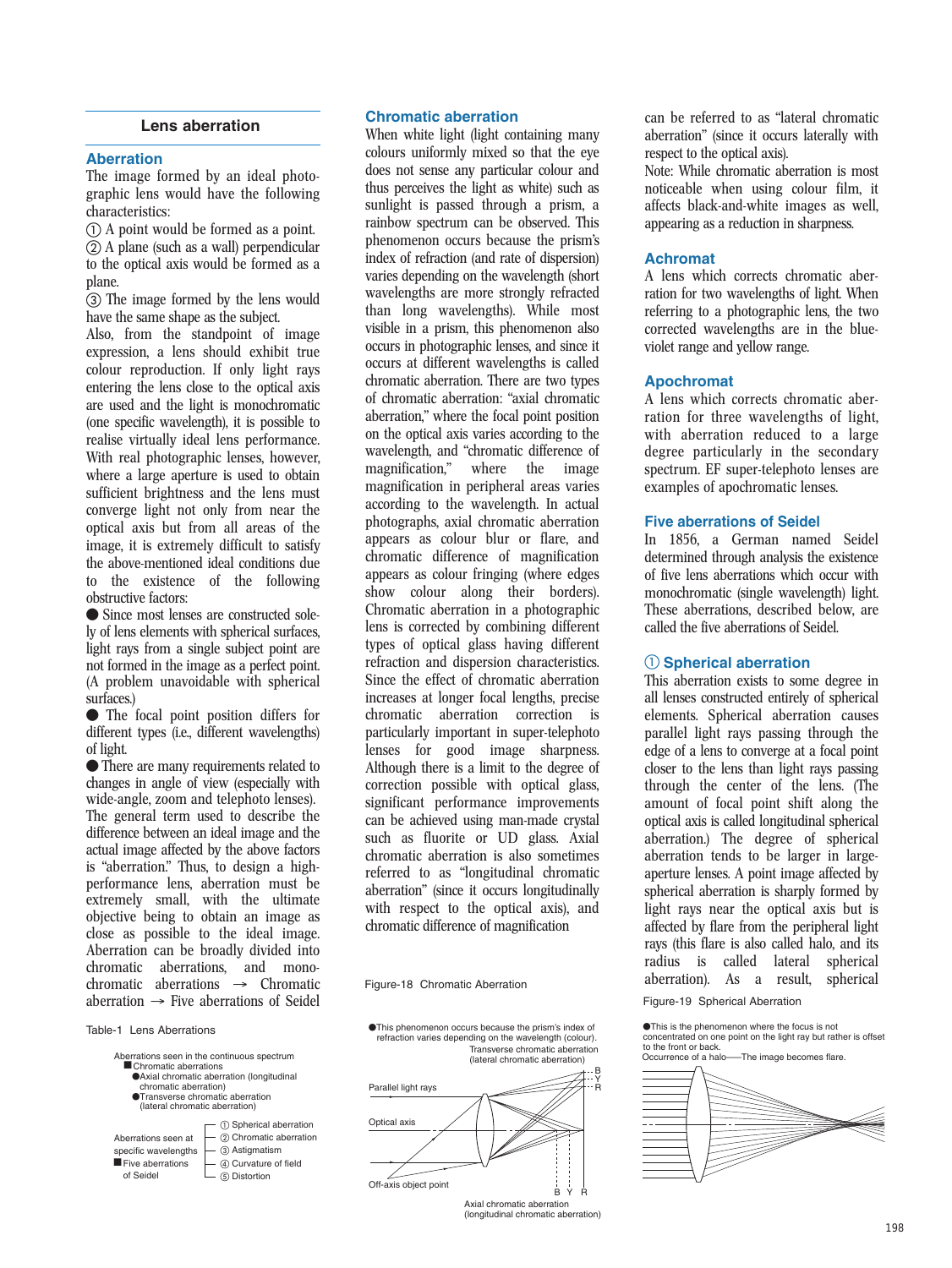

aberration affects the entire image area from the center to the edges, and produces a soft, low-contrast image which looks as if covered with a thin veil. Correction of spherical aberration in spherical lenses is very difficult. Although commonly carried out by combining two lenses –– one convex and one concave –– based on light rays with a certain height of incidence (distance from the optical axis), there is a limit to the degree of correction possible using spherical lenses, so some aberration always remains. This remaining aberration can be largely eliminated by stopping down the diaphragm to cut the amount of peripheral light. With large aperture lenses at full aperture, the only effective way to thoroughly compensate spherical aberration is to use an aspherical lens element. → Aspherical lens

#### b **Coma, comatic aberration**

Coma, or comatic aberration, is a phenomenon visible in the periphery of an image produced by a lens which has been corrected for spherical aberration, and

causes light rays entering the edge of the lens at an angle to converge in the form of a comet instead of the desired point, hence the name. The comet shape is oriented radially with the tail pointing either toward or away from the center of the image. The resulting blur near the edges of the image is called comatic flare. Coma, which can occur even in lenses which correctly reproduce a point as a point on the optical axis, is caused by a difference in refraction between light rays from an off-axis point passing through the edge of the lens and the principal light ray from

Figure-20 Comatic Aberration

VThis is the phenomenon where the diagonal light rays do not focus on one point on the image surface.



Photo-3 Axial chromatic aberration



Photo-4 Transverse chromatic aberration



the same point passing through the lens center. Coma increases as the angle of the principal ray increases, and causes a decrease in contrast near the edges of the image. A certain degree of improvement is possible by stopping down the lens. Coma can also cause blurred areas of an image to flare, resulting in an unpleasing effect. The elimination of both spherical aberration and coma for a subject at a certain shooting distance is called aplanatism, and a lens corrected as such is called an aplanat.

#### **(3)** Astigmatism

With a lens corrected for spherical and comatic aberration, a subject point on the optical axis will be correctly reproduced as a point in the image, but an off-axis subject point will not appear as a point in the image, but rather as an ellipse or line. This type of aberration is called astigmatism, It is possible to observe this phenomenon near the edges of the image by slightly shifting the lens focus to a position

#### Figure-21 Astigmatism

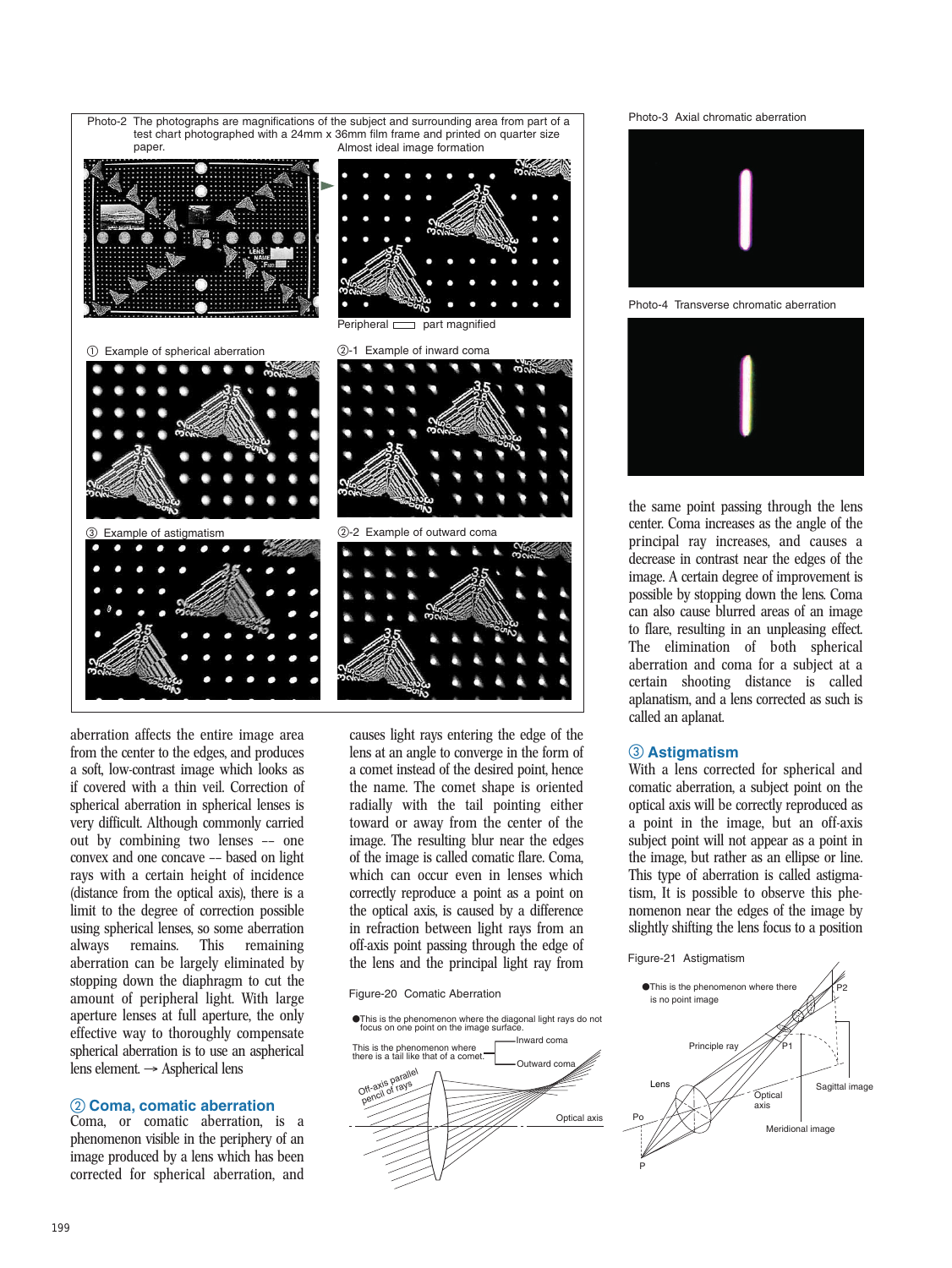where the subject point is sharply imaged as a line oriented in a direction radiating from the image center, and again to another position.

#### d **Curvature of Field**

This is the phenomenon where, when focusing on a flat surface, the image does not become flat, but where the image is formed in a bowed shape to the inside of the bowl. Therefore, when focusing on the center of the frame, the circumference is blurred, and conversely, when focusing on the circumference, the center is blurred. This image bending is mainly changed using the astigmatism correction method, which creates an image between a sagittal image and a meridional image, so the more the astigmatism is corrected, the smaller the image becomes. Because there is almost no corrective effect from stopping down the lens, various efforts are made during designing, such as changing the shape of the single lenses of the lens configuration and selecting the aperture position, but one of the requirements for

Figure-22 Curvature of field Figure-23 Distortion



Photo-5 Example of curvature of field Photo-7 Example of distortion



Focusing on center of screen causes corners to go out of focus.



Focusing on corners of screen causes center to go out of focus.

correcting astigmatism and image bending at the same time is Petzval's condition (1843). This condition is that the inverse of the product of the index of refraction for each of the single lenses of the lens configuration and the focal distance added with the number of single lenses used in the lens configuration must produce a sum of 0. This sum is called Petzval's sum.

#### e **Distortion**

One of the conditions for an ideal lens is that "the image of the subject and the image formed by the lens are similar," and the deviation from this ideal where the straight lines are bent is called distortion. The extended shape in the diagonal view angle direction  $(+)$  is called pincushion distortion, and, conversely, the contracted shape (—) is called barrel distortion. With an ultra wide-angle lens, rarely do both of these distortions exist together. Although this seldom occurs in lenses where the lens combination configuration is at the aperture boundary, it occurs easily in configuration lenses. Typical zoom lenses





Photo-6 Example of curvature of field Photo-8 Example of distortion



-•Barrel distortion

tend to exhibit barrel distortion at the shortest focal lengths and pincushion distortion at the longest focal lengths (the distortion characteristics change slightly during zooming), but in zoom lenses that use an aspherical lens, the aspherical lens is effective at removing distortion, so the correction is good. This difference is caused by the difference in refraction of the principal rays passing through the center of the lens, so it cannot be improved no matter how much the aperture is stopped down.

#### **Meridional**

A plane that includes a principal ray that tries to capture a point outside the optical axis and the optical axis is called a meridional plane. The position linked to the focal point by the light ray entering through a lens of this shape is called the meridional image plane. This is the image plane where the image of concentric circles in the frame are at the best. If the spherical surface of the lens is compared to a portion of the earth's curvature and if the optical axis is compared to the earth's axis, the meridional plane would be where the earth's meridian is, which is why this name is used. The curve that expresses the characteristics of this image plane using a MTF characteristics graph, etc., is often abbreviated as "M."

#### **Sagittal**

The plane that is perpendicular to the meridional plane is called the sagittal plane, and this is the image plane where the radial image is at its best. The word comes from the Greek word for arrow. The name comes from the shape of the focal point, which spreads radially. The position linked to the focal point of a light ray that passes through a sagittal plane shape and into a lens is called the sagittal image plane, and when the characteristics of this image plane are expressed using a MTF characteristics graph, etc., it is often abbreviated using the initial "S."

#### **How to Read Distortion Graphs**

A simple way of reading the aberration graphs that accompany test report articles in camera magazines.

#### $\bullet$  **Spherical Distortion Characteristics Graph (Graph1)**

The vertical axis of the graph shows the height of entry above the axis entering the lens system (distance above the diagonal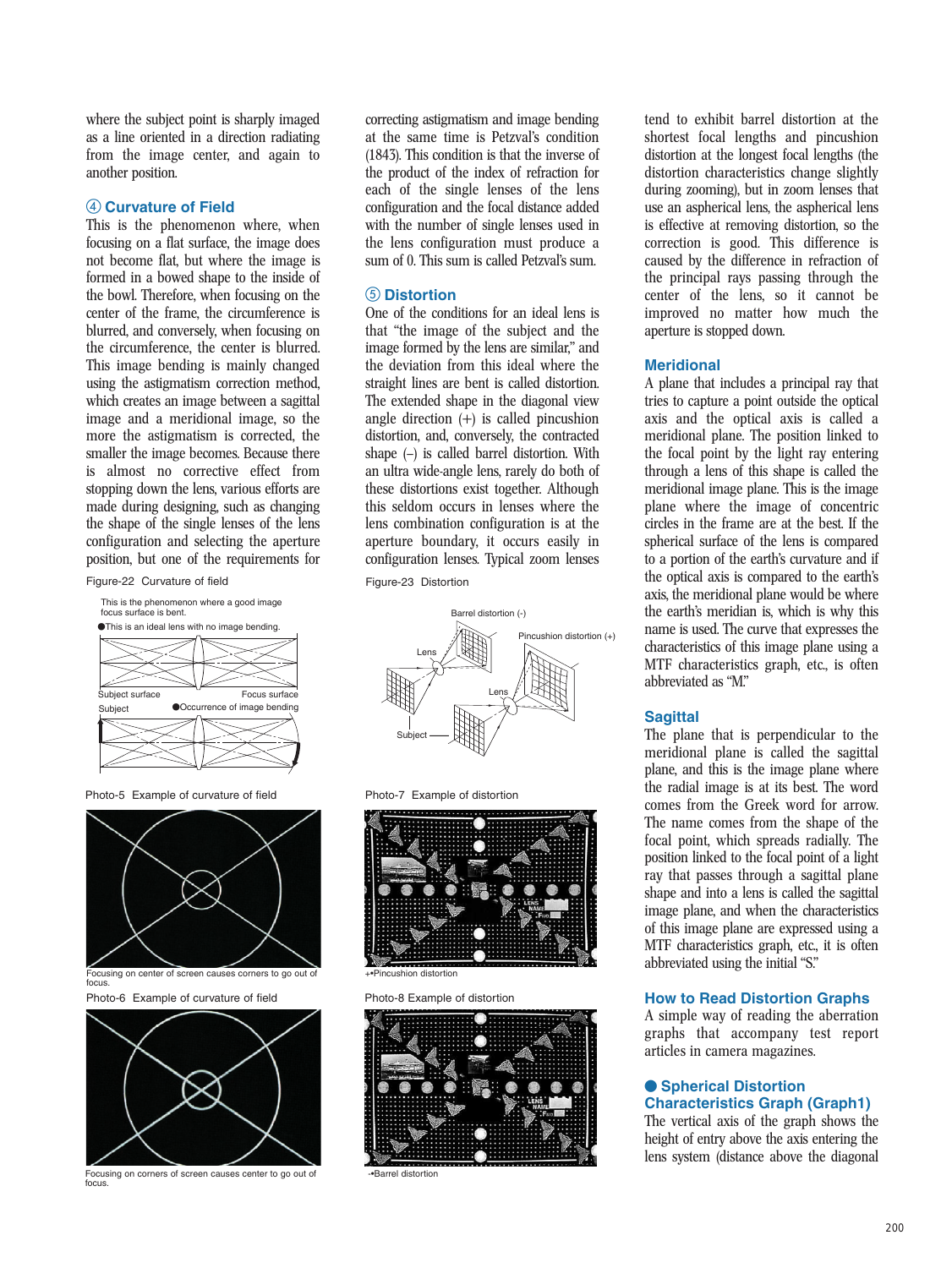from the center of the frame), and the horizontal axis shows the image point offset captured by the film surface shape. The unit is mm. The horizontal axis symbols are "—" (minus), which shows the subject's side direction, and "+" (plus), which shows the film's side direction. The ideal lens characteristic is for the horizontal axis zero point to form a straight line with the entry height. The difference between this ideal and the actual lens is shown as a curve. Spherical distortion correction is generally said to be good if there is a core in the image and the focal point moves little when the lens is stopped down, in other words, there is slightly insufficient correction in the middle area while at the maximum entry height there is perfect correction where it returns nearly to zero.

### Figure-24 Spherical Distortion Characteristics Graph (Graph 1)



### ● Astigmatism curve (Graph 2)

The graph's vertical axis is the axial height of incidence (distance from the image center) of the ray entering the lens system, and the horizontal axis is the amount of shift of the image point formed in the focal plane. Units and signs are the same as in the spherical aberration curve. The curve for an ideal lens would be a straight line at the horizontal axis' zero point with respect to the height of incidence. The difference between the ideal lens and actual lens is indicated by two curved lines in the S direction (sagittal/radial direction) and M direction (meridional/concentric circle direction). If the difference between S and M (astigmatic difference) is large, a point will not be formed as a point and the image will smear. Moreover, the blur image in front of and behind the image formation plane will be unnatural.

#### ● Distortion curve (Graph 3)

The graph's vertical axis is the axial height of incidence (distance from the image center; unit: mm) of the ray entering the

lens system, and the horizontal axis is percent  $(%)$  distortion. The curve indicates the difference between the ideal image and the actual image formed at the focal plane. A minus sign indicates negative, or barrel, distortion where the length of the diagonal of the actual image is shorter than the diagonal of the ideal image. A plus sign indicates positive, or pincushion, distortion. An ideal lens would exhibit ±0% distortion at any image height. Distortion curves for zoom lenses generally show barrel distortion at wideangle positions and pincushion distortion at telephoto positions. blus sign indicates positive,<br>
listortion. An ideal lens<br>  $\pm 0\%$  distortion at any i<br>
Distortion curves for<br>
generally show barrel disto<br>
angle positions and pincus<br>
angle positions and pincus<br>
angle positions.<br>
Eigure-



#### **How to minimise the effects of aberrations**

Modern lenses are designed using largescale computers to perform mind-boggling calculations and high-level simulations to minimise all types of aberration and achieve superior image formation performance. Even with this technology, however, it is impossible to completely remove all aberrations, meaning that all lenses on the market still have at least a small amount of aberration remaining. This aberration is called residual aberration. The type of residual aberration in a lens generally determines the lens' imaging characteristics such as its sharpness and blur effect. Because of this,

Table-2 Relationship between aperture and aberration

| Cause of drop in image quality  | Areas affected on the screen | Improvement by smaller aperture |
|---------------------------------|------------------------------|---------------------------------|
| Axial colour aberration         | Center and edges             | Slight effect                   |
| Magnification colour aberration | Edges                        | No effect                       |
| Spherical aberration            | Center and edges             | <b>Effect present</b>           |
| Comatic aberration              | Edges                        | <b>Effect present</b>           |
| Astigmatism                     | Edges                        | Slight effect                   |
| Curvature of field              | Edges                        | Slight effect                   |
| <b>Distortion</b>               | Edges                        | No effect                       |
| Ghosting/flaring                | Center and edges             | No effect                       |
| Drop in peripheral illumination | Edges                        | <b>Effect present</b>           |

modern lenses are often designed with consideration given to achieving a pleasing blur effect (image characteristics outside the image formation plane) by using computer simulation techniques to analyze lens performance at the design stage. As mentioned in the various aberration descriptions, the effects of some aberrations can be minimised by stopping down the lens, while others cannot. The relationships between aperture and aberrations are shown in Table 2.

#### **Lens performance evaluation**

#### **Resolving power/resolution**

The resolution of a lens indicates the capacity of reproduction of a subject point of the lens. The resolution of the final photograph depends on three factors: the resolution of the lens, the resolution of the film or image sensor, and the resolution of the printer or printing paper. Resolution is evaluated by photographing, at a specified

Figure-26 Resolution Measurement Charts

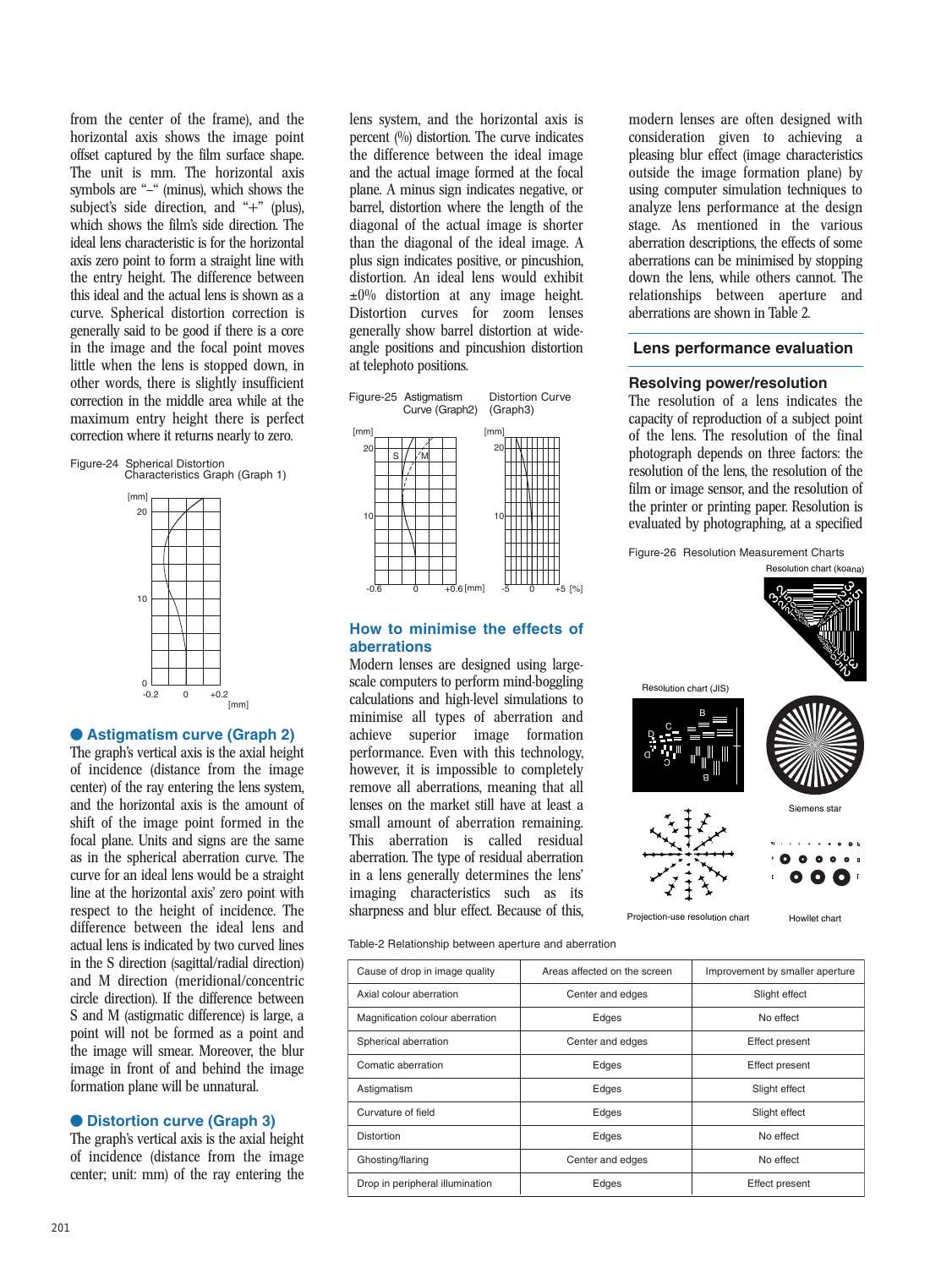magnification, a chart containing groups of black and white stripes that gradually decrease in narrowness, then using a microscope to observe the negative image at a magnification of 50x.

It is common to hear resolution expressed as a numerical value such as 50 lines or 100 lines. This value indicates the number of lines per millimeter of the smallest black and white line pattern which can be clearly recorded on the film. To test the resolution of a lens alone, a method is used in which a fine resolution chart is positioned in the location corresponding to the focal plane and projected through the test lens onto a screen. The numerical value used for expressing resolving power is only an indication of the degree of resolution possible, and does not indicate resolution clarity or contrast.

#### **Contrast**

The degree of distinction between areas of different brightness levels in a photograph, i.e., the difference in brightness between light and dark areas. For example, when the reproduction ratio between white and black is clear, contrast is said to be high,





Figure-27-E MTF Measurement-Use Slit Chart



and when unclear, contrast is said to be low. In general, lenses producing high quality images have both high resolution and high contrast.

#### **MTF (modulation transfer function)**

Modulation transfer function is a lens performance evaluation method used to determine the contrast reproduction ratio, or sharpness, of a lens. When evaluating the electrical characteristics of audio equipment, one important measure of performance is frequency response. In this case, where the source sound is recorded through a microphone and then played back through speakers, frequency response indicates the fidelity of the reproduced sound with respect to the source sound. If the reproduced sound is very close to the source sound, the equipment is classified as "hi-fi," or "high fidelity." By thinking of the optical system of a lens as a "system for transmitting optical signals" in the same way as an audio system transmits electrical signals, it is possible to find out how accurately optical signals are transmitted as long as the frequency response of the optical system can be measured. In an optical system, the equivalent of frequency is "spatial frequency," which indicates how many patterns, or cycles, of a certain sine density are present in a 1 mm width. Accordingly, the unit of spatial frequency is lines per mm. Figure-27-A shows the MTF characteristics of an ideal "hi-fi" lens for a certain spatial frequency, with the output equal to the input. A lens of this type is said to provide a contrast of 1:1. However, since actual lenses contain residual aberration, actual contrast ratios are always less than 1:1. As the spatial frequency increases (i.e., as the black-andwhite sine wave pattern becomes finer, or more dense), the contrast decreases as shown in Figure-27-D until finally becoming gray with no distinction between black and white (no contrast, 1:0) at the spatial frequency limit. Illustrating this phenomenon in graph form with spatial frequency as the horizontal axis and contrast as the vertical axis results in the curve shown in Graph-4. In other words, the graph makes it possible to check resolution and contrast reproducibility (i.e., the degree of modulation) in a continuous manner. However, since it only shows the characteristics for one point in the image area, it is necessary to use data for several points in order to

determine the MTF characteristics of the overall image. Because of this, for the EF lens MTF characteristics presented in this book, two typical spatial frequencies (10 lines/mm and 30 lines/mm) are selected and sophisticated computer simulation techniques are used to determine the MTF characteristics of the entire image area, graphed with the horizontal axis corresponding to the distance from the center of the image along the diagonal line, and the vertical axis corresponding to contrast.

#### **How to read the MTF graphs**

The MTF graphs shown for the lenses in this book place image height (with the image center having an image height of 0) on the horizontal axis and contrast on the vertical axis. MTF characteristics are provided for spatial frequencies of 10 lines/mm and 30 lines/mm. The test chart's spatial frequency, lens aperture value and direction in the image area are as shown in the following table.

Basic information on the performance of a lens can be extracted from the MTF chart as follows: The closer the 10-line/mm curve is to 1, the better the contrast and separation ability of the lens, and the closer the 30-line/mm curve is to 1, the better the resolving power and sharpness of the lens. Additionally, the closer the characteristics of M and S are, the more natural the background blur becomes. Although a good balance between these characteristics is important, it can generally be assumed that a lens will provide excellent image quality if the 10 line/mm curve is greater than 0.8, and that satisfactory image quality can be obtained if the l0-line/mm curve is greater than 0.6. Looking at the MTF characteristics of EF super-telephoto L-series lenses with this frame of reference, it is obvious from just the data that these lenses possess extremely high-performance imaging characteristics.

Graph-4 MTF Characteristics for A Single Image Point

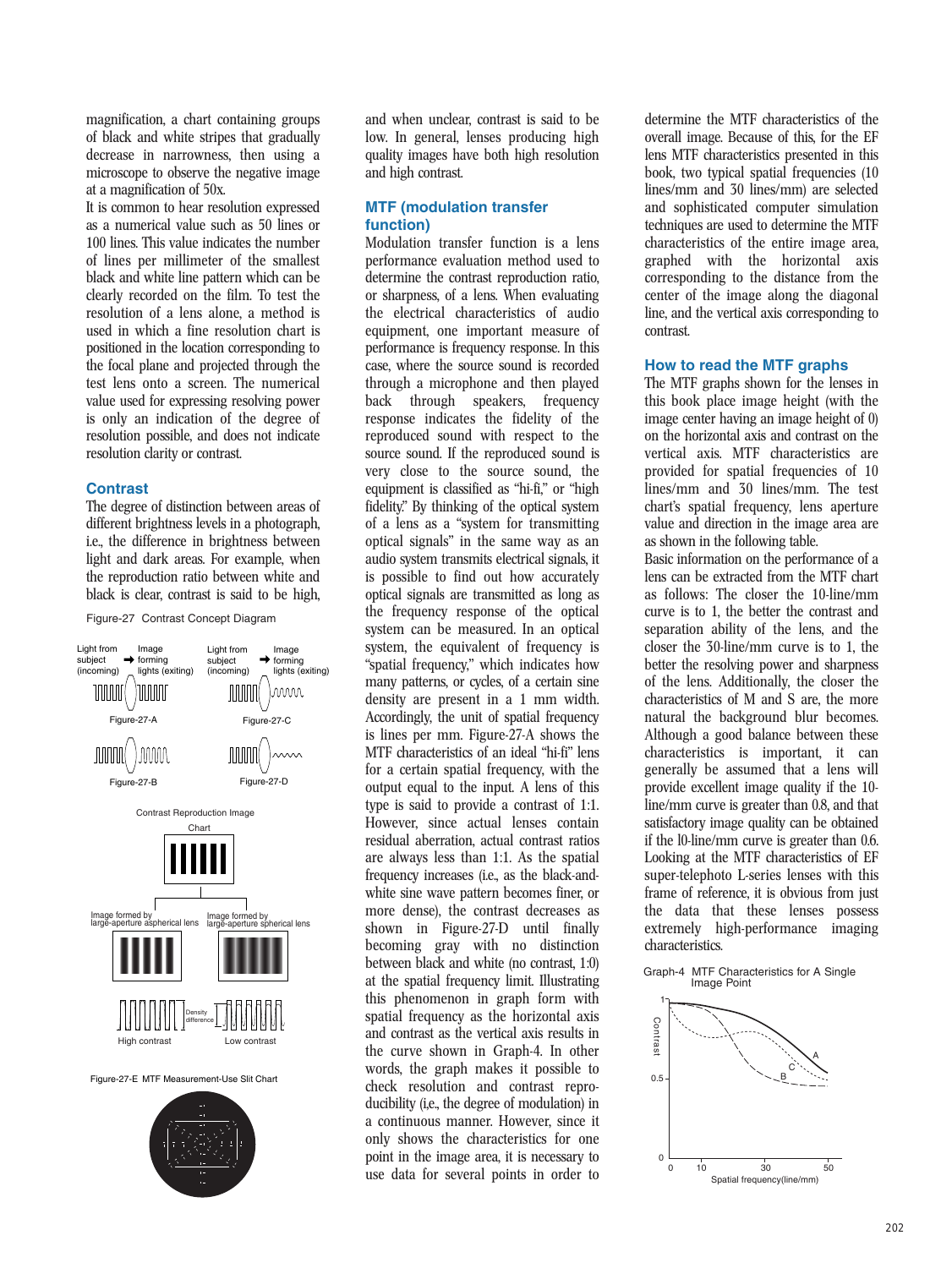

A:Resolving power and contrast are both good



B:Contrast is good and resolving power is bad



C:Resolving power is good and contrast is bad

#### Table-3

| Spatial frequency | Maximum aperture |   | я |
|-------------------|------------------|---|---|
|                   | м                | S | м |
| 10 lines/mm       |                  |   |   |
| 30 lines/mm       |                  |   |   |

#### Graph-5 MTF Characteristics



#### **Colour balance**

The colour reproduction fidelity of a photo taken through a lens compared to the original subject. Colour balance in all EF lenses is based on ISO recommended reference values and maintained within a strict tolerance range narrower than ISO's CCI allowable value range.→ CCI

#### **CCI (colour contribution index)**

Colour reproduction in a colour photograph depends on three factors: the colour characteristics of the film or digital imaging system, the colour temperature of the light source illuminating the subject, and the light transmission characteristics of the lens. The colour contribution index, or CCI, is an index indicating "the amount of colour variation caused by filtering effect differences between lenses" when using a standard film and light source, and is expressed by three numbers in the form 0/5/4. These three numbers are relative values expressed as logarithms of lens transmittance at the blue-violet/green/red wavelengths corresponding to the three light sensitive emulsion layers of colour film, with larger numbers representing higher transmittance. However, since photographic lenses absorb most ultraviolet wavelengths, the blue-violet transmittance value is usually zero, so colour balance is judged by comparing the green and red values to ISO-specified reference lens values. The ISO reference lens light transmission characteristics were set according to a method proposed by Japan which involved taking the average transmittance values of 57 standard lenses

Graph-6 ISO Tolerance Range Graphed on CCI Coordinates



comprising five models from representative lens manufacturers including Canon. The resulting recommended reference value of 0/5/4 is used by film manufacturers as a reference when designing the colour production characteristics of colour films. In other words, if the light transmission characteristics of a lens do not match the ISO reference values, the colour reproduction characteristics of a colour film cannot be obtained as intended by the manufacturer.

#### **Peripheral illumination**

The brightness of a lens is determined by the F number, but this value only indicates the brightness at the optical axis position, i.e., at the center of the image. The brightness (image surface illuminance) at the edge of the image is called peripheral illumination and is expressed as a percent  $(%)$  of the amount of illumination at the image center. Peripheral illumination is affected by lens vignetting and the cos4 (cosine 4) law and is inevitably lower than the center of the image.→ Vignetting, Cos4 law

#### Graph-7 Image Plane Illuminance Ratio Showing the Peripheral Illumination **Characteristics**



#### **Optical vignetting**

Light rays entering the lens from the edges of the picture area are partially blocked by the lens frames in front of and behind the diaphragm, preventing all the rays from passing through the effective aperture (diaphragm diameter) and causing light fall-off in the peripheral areas of the image. This type of vignetting can be eliminated by stopping down the lens. From Front frame Rear frame<br>Front frame Rear frame Rear frame<br>Front frame Rear frame<br>Front frame Rear frame<br>Front frame Rear frame<br>Front frame Rear frame

Figure-28 Vignetting



#### **Cosine law**

The cosine law, also called the cosine law, states that light fall-off in peripheral areas of the image increases as the angle of view increases, even if the lens is completely free of vignetting. The peripheral image is formed by groups of light rays entering the lens at a certain angle with respect to the optical axis, and the amount of light fall-off is proportional to the cosine of that angle raised to the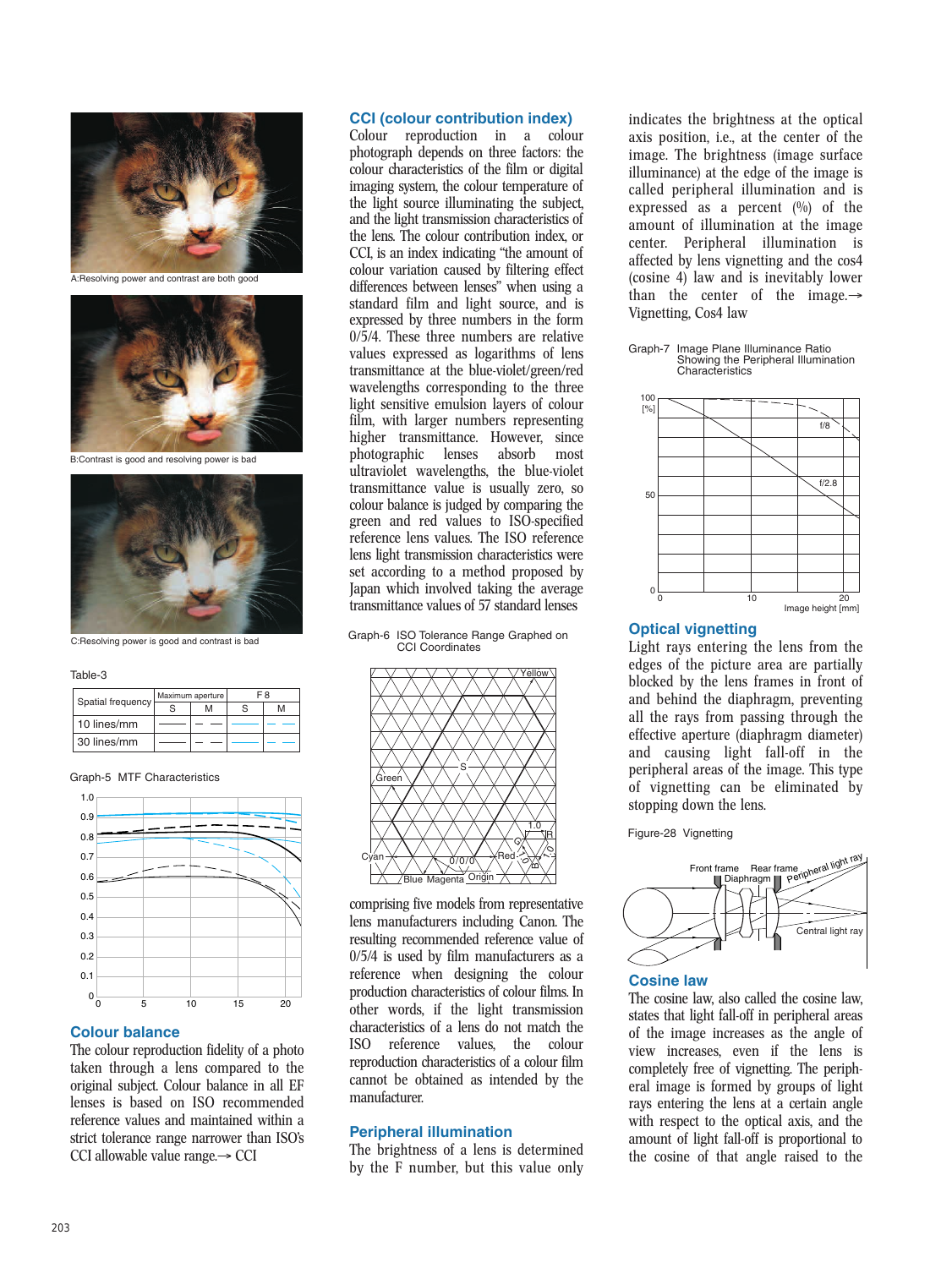#### Graph-8 Peripheral Light Reduction According to Cosine Law



fourth power. As this is a law of physics, it cannot be avoided. However, with wideangle lenses having a large angle of view, decreases in peripheral illumination can be prevented by increasing the lens' aperture efficiency (ratio of the area of the on-axis entrance pupil to the area of the off-axis entrance pupil).

#### **Hard vignetting**

A phenomenon where light entering the lens is partially blocked by an obstruction such as the end of a lens hood or the frame of a filter, causing the corners of the image to darken or the overall image to lighten. Shading is the general term used for the case where the image is degraded by some type of obstacle that blocks light rays which should actually reach the image.

#### **Flare**

Light reflected from lens surfaces, the inside of the lens barrel and the inner walls of the camera's mirror box can reach the film or image sensor and fog part or all of the image area, degrading image sharpness. These harmful reflections are called flare. Although flare can be reduced to a large extent by coating the lens surfaces and using anti-reflection measures in the lens barrel and camera, flare cannot be completely eliminated for all subject conditions. It is therefore

#### Figure-29 Flare and Ghosting



desirable to use an appropriate lens hood whenever possible. The term "flare" is also used when referring to the effects of blurring and halo caused by spherical and comatic aberration.

#### **Ghost image**

A type of flare occurring when the sun or other strong light source is included in the scene and a complex series of reflections among the lens surfaces causes a clearly defined reflection to appear in the image in a position symmetrically opposite the light source. This phenomenon is differentiated from flare by the term "ghost" due to its ghost-like appearance. Ghost images caused by surface reflections in front of the aperture have the same shape as the aperture, while a ghost image caused by reflections behind the aperture appears as an out-of-focus area of light fogging. Since ghost images can also be caused by strong light sources outside the picture area, use of a hood or other shading device is recommended for blocking undesired light. Whether or not ghosting will actually occur when the picture is taken can be verified beforehand by looking through the viewfinder and using the camera's depth-of-field check function to close down the lens to the actual aperture to be used during exposure.

#### **Coating**

When light enters and exits an uncoated lens, approximately 5% of the light is reflected back at each lens-air boundary due to the difference in index of refraction. This not only reduces the amount of light passing through the lens but can also lead to repeating reflections which can cause unwanted flare or ghost images. To prevent this reflection, lenses are processed with a special coating. Basically this is carried out using vacuum vapor deposition to coat the lens with a thin film having a thickness 1/4 the wavelength of the light to be affected, with the film made of a substance (such as magnesium fluoride) which has an index of refraction of √n, where n is the index of refraction of the lens glass. Instead of a single coating affecting only a single wavelength, however, EF lenses feature a superior multi-layer coating (multiple layers of vapor deposited film reducing the reflection rate to  $0.2 \sim 0.3\%$  which effectively prevents reflections of all wavelengths in the visible light range.

Lens coating is carried out not only to prevent reflections, however. By coating the various lens elements with appropriate substances having different properties, coating plays an important role in providing the overall lens system with optimum colour balance characteristics.

#### **Optical Glass**

#### **Optical Glass**

Optical glass is specially made for use in precision optical products such as photographic lenses, video lenses, telescopes and microscopes. In contrast to general-purpose glass, optical glass is provided with fixed, precise refraction and dispersion characteristics (precision to six decimal points) and subjected to strict requirements regarding transparency and lack of defects such as striae, warps and bubbles. Types of optical glass are classified according to their composition and optical constant (Abbe number), and more than 250 types are in existence today. For high-performance lenses, different types of optical glass are optimally combined. Glass with an Abbe number of 50 or less is called flint glass (F), and glass with an Abbe number of 55 or more is called crown glass (K). Each type of glass is further classified in other ways such as specific gravity, and a corresponding serial name is assigned to each type.

#### **Abbe number**

A numerical value indicating the dispersion of optical glass, using the Greek symbol ν. Also called the optical constant. The Abbe number is determined by the following formula using the index of refraction for three Fraunhofer's lines: F (blue), d (yellow) and c (red).

Abbe number =  $vd$  =  $nd - 1/nF$  – nc

#### **Fraunhofer's lines**

Absorption lines discovered in 1814 by a German physicist named Fraunhofer (1787~1826), comprising the absorption spectrum present in the continuous spectrum of light emitted from the sun created by the effect of gases in the sun's and earth's atmospheres. Since each line is located at a fixed wavelength, the lines are used for reference in regard to the colour (wavelength) characteristics of optical glass. The index of refraction of optical glass is measured based on nine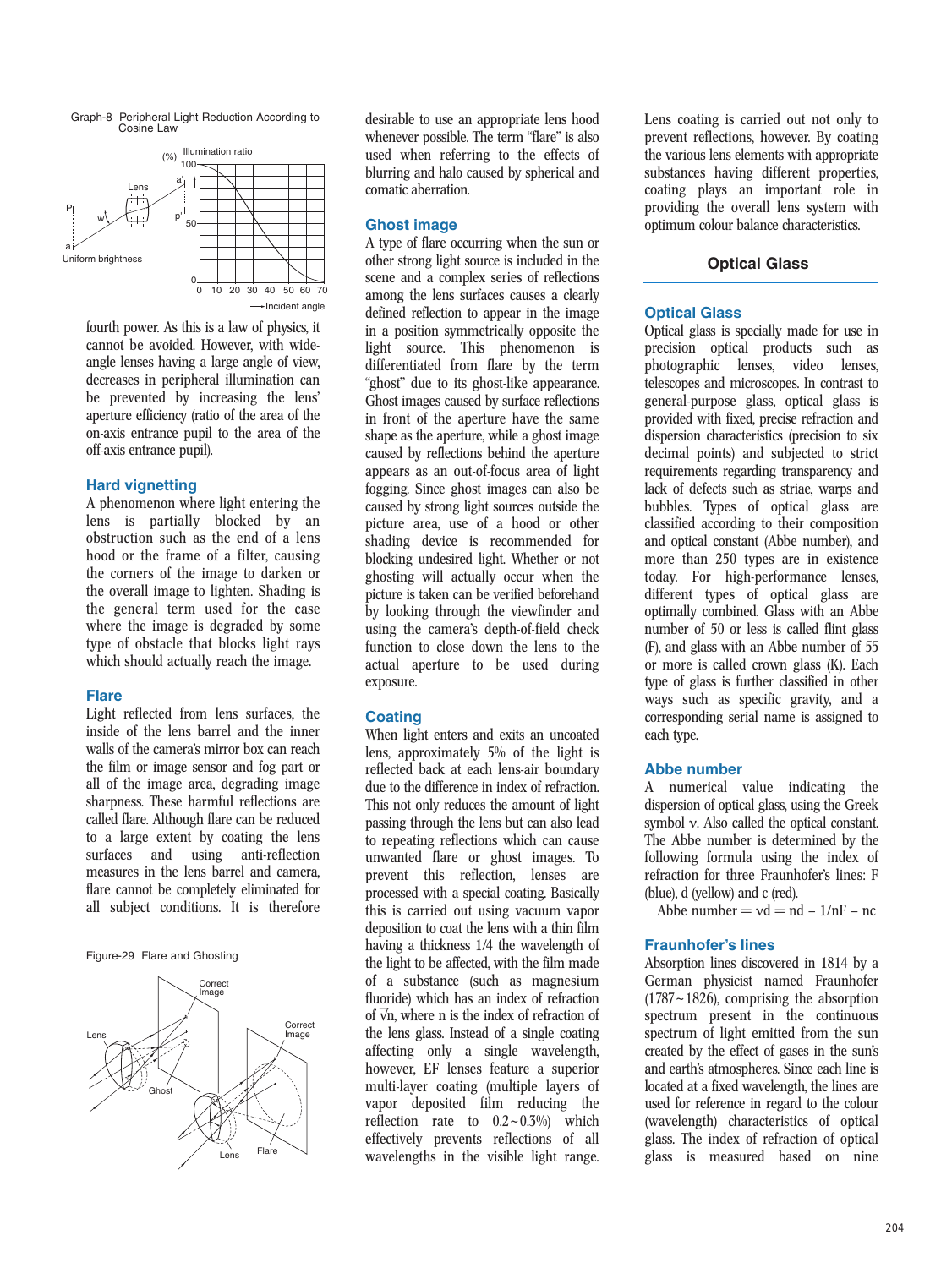wavelengths selected from among Fraunhofer's lines (see Table 4). In lens design, calculations for correcting chromatic aberrations are also based on these wavelengths.

Table-4 Light Wavelengths and Spectrum

| Table-4 Light Wavelengths and Spectrum | Lines        |        |       |             |                           | characteristics<br>optical<br>equal                          |
|----------------------------------------|--------------|--------|-------|-------------|---------------------------|--------------------------------------------------------------|
| Spectrum<br>line code                  |              | h      |       | g           | F                         | conventional leaded glass.                                   |
| Wavelength (mm)                        | 365,0        | 404.7  |       | 435.8       | 486.1                     | Lens shapes and lens                                         |
| Colour                                 | Ultra-violet | Violet |       | Blue-violet | Blue                      | construction fundamentals                                    |
|                                        |              |        |       |             |                           |                                                              |
| Spectrum<br>line code                  | e            | d      | c.    | r           | $\ddagger$                | Lens shapes                                                  |
| Wavelength (mm)                        | 546,1        | 587.6  | 656.3 | 706.5       | 1014                      | Figure-30 Lens Shapes                                        |
| Colour                                 | Green        | Yellow | Red   | Red         | Infrared                  | Convex meniscus lens<br>Plane-convex lens<br>Biconvex lenses |
|                                        |              |        |       |             | Note: 1 nm = $10^{-6}$ mm |                                                              |
| Fluorite                               |              |        |       |             |                           |                                                              |

#### **Fluorite**

Fluorite has extremely low indexes of refraction and dispersion compared to optical glass and features special partial dispersion characteristics (extraordinary partial dispersion), enabling virtually ideal correction of chromatic aberrations when combined with optical glass. This fact has long been known, and in 1880 natural fluorite was already in practical use in the apochromatic objective lenses of microscopes. However, since natural fluorite exists only in small pieces, it cannot be used practically in photographic lenses. In answer to this problem, Canon in 1968 succeeded in establishing production technology for manufacturing large artificial crystals, thus opening the door for fluorite use in photographic lenses.

#### **UD lens**

A lens made of special optical glass possessing optical characteristics similar to fluorite. UD lens elements are especially effective in correcting chromatic aberrations in super-telephoto lenses. Two UD lens elements are characteristically equivalent to one fluorite element. "UD" stands for "ultra-low dispersion."

#### **Lead-Free Glass**

This is a type of optical glass which contains no lead, to relieve the burden on the environment. Lead is used in many types of optical glass because it raises the refractive power of glass. While the lead cannot leak out of the glass it is contained in, it does nevertheless pose a threat to the environment when it escapes in the form of waste produced when grinding and polishing the glass. With the goal of eliminating lead from the manufacturing process, Canon worked with a glass manufacturer to develop lead free glass, and is in the process of phasing out glass which contains lead from its lens lineup. Lead free glass uses titanium, which, unlike lead, poses no problems for the environment or humans, but still delivers optical characteristics equal to conventional leaded glass.

#### **Lens shapes and lens construction fundamentals**

#### **Lens shapes**



#### **Fresnel lens**

A type of converging lens, formed by finely dividing the convex surface of a flat convex lens into many concentric circleshaped ring lenses and combining them to extremely reduce the thickness of the lens while retaining its function as convex lens. In an SLR, to efficiently direct peripheral diffused light to the eyepiece, the side opposite the matte surface of the focusing screen is formed as a fresnel lens with a 0.05 mm pitch Fresnel lenses are also commonly used in flash units, indicated by the concentric circular lines visible on the white diffusion screen covering the flash tube. The projection lens used to project light from a lighthouse is an example of a giant fresnel lens.

Figure-31 Fresnel Lens



#### **Aspherical lens**

Photographic lenses are generally constructed of several single lens elements, all of which, unless otherwise specified, have spherical surfaces. Because all surfaces are spherical, it becomes especially difficult to correct spherical aberration in large-aperture lenses and distortion in super-wide-angle lenses. A

special lens element with a surface curved with the ideal shape to correct these aberrations, i.e., a lens having a free-curved surface which is not spherical, is called an aspherical lens. The theory and usefulness of aspherical lenses. have been known since the early days of lens making, but due to the extreme difficulty of actually processing and accurately measuring aspherical surfaces, practical aspherical lens manufacturing methods were not realised until fairly recently. The first SLR photographic lens to incorporate a large diameter aspherical lens was Canon's FD 55mm f/1.2AL released in March 1971. Due to revolutionary advances in production technology since that time, Canon's current EF lens group makes abundant use of various aspherical lens types such as ground and polished glass aspherical lens elements, ultra-precision glass molded (GMo) aspherical lens elements, composite aspherical lens elements and replica aspherical lens elements.

#### **Air lens**

The air spaces between the glass lens elements making up a photographic lens can be thought of as lenses made of glass having the same index of refraction as air (1.0). An air space designed from the beginning with this concept in mind is called an air lens. Since the refraction of an air lens is opposite that of a glass lens, a convex shape acts as a concave lens and a concave shape acts as a convex lens. This principle was first propounded in 1898 by a man named Emil von Hoegh working for the German company Goerz.

Figure-32 Air Lens Concept Diagram



#### **Actual photographic lenses**

When looking at the enlarged image of an object through a magnifying glass, it is common for the edges of the image to be distorted or discoloured even if the center is clear. As this indicates, a single-element lens suffers from many types of aberrations and cannot reproduce an image which is clearly defined from corner to corner. Because of this, photographic lenses are constructed of several lens elements having different shapes and characteristics in order to obtain a sharp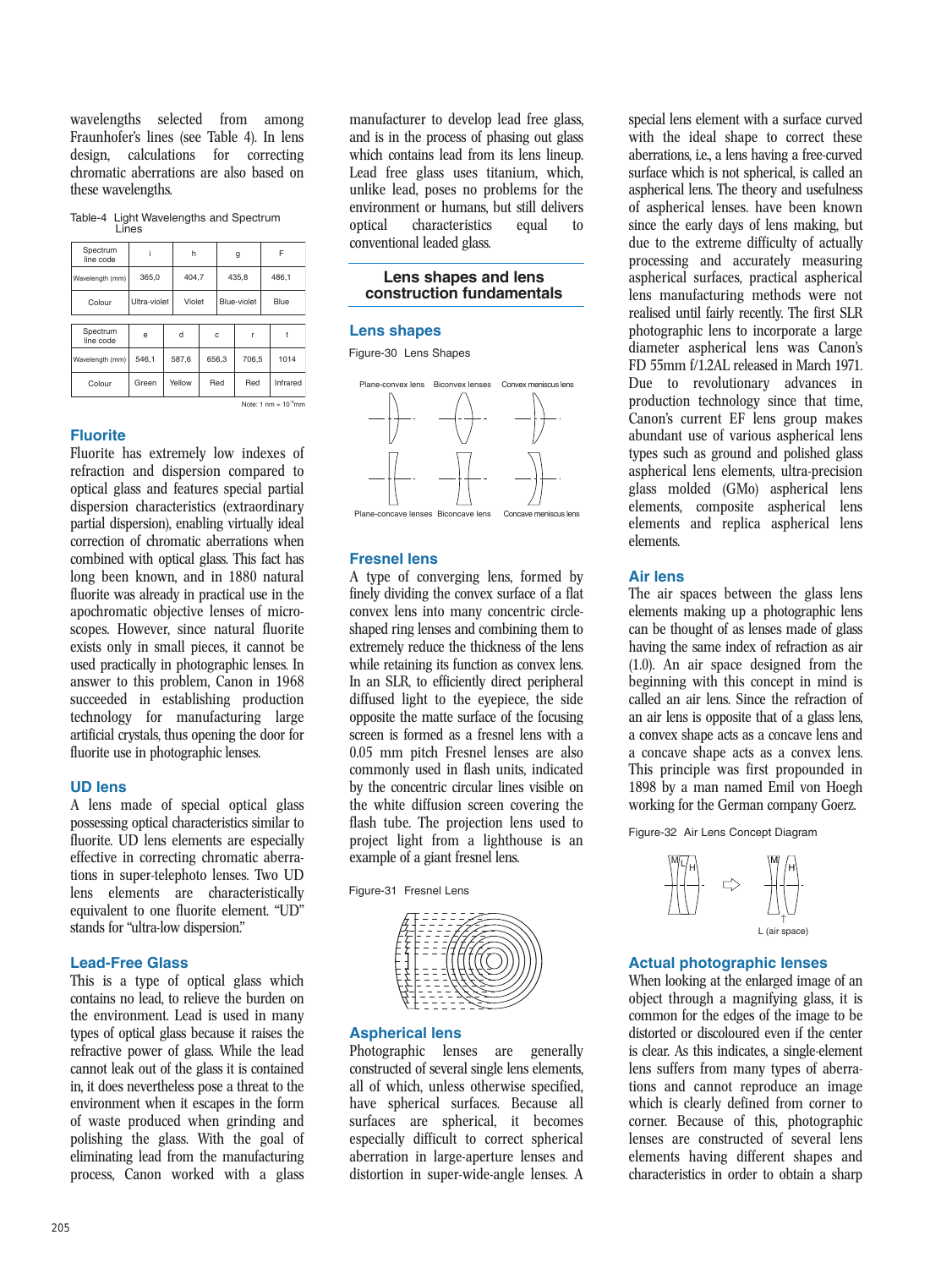image over the entire picture area. The basic construction of a lens is listed in the specifications section of brochures and instruction manual in terms of elements and groups. Figure 33 shows an example of the EF 85mm f/1.2L II USM, constructed of 8 elements in 7 groups. tions section of brown<br>
on manual in terms<br>
ups. Figure 33 shows<br>
F 85mm f/1.2L II USM<br>
nents in 7 groups.<br>  $B = 85$ mm f/1.2L II USI<br>
Construction<br>  $\begin{bmatrix} 2 & 3 & 4 \\ 1 & 1 & 5 \\ 1 & 1 & 1 \end{bmatrix}$ 

#### Figure-33 EF 85mm f/1.2L II USM Lens Construction



#### **Fundamentals of lens construction**

There are five basic constructions used for general-purpose single focal length lenses.  $\Omega$  The single type is the simplest comprised of a single element or a doublet made of two conjoined elements.  $(2)$  and (3) are of the double type, comprised of two independent elements.  $\overline{a}$  is a triplet type, comprised of three independent lens elements in a convex-concave-convex sequence.  $(5)$  is a symmetrical type, consisting of two groups of one or more lenses of the same shape and configuration symmetrically oriented around the diaphragm.

Figure-34 Fundamental Lens Groupings



#### **Typical photographic lens types**

#### V **Single focal length lenses 1** Symmetrical type

In this type of lens, the lens group behind the diaphragm has nearly the same configuration and shape as the lens group in front of the diaphragm. Symmetrical lenses are further classified into various types such as the Gauss type, triplet type, Tessar type, Topcon type and orthometer type. Of these, the Gauss type and its derivations is the most typical configuration used today because its symmetrical design allows well balanced correction of all type of aberrations, and a comparatively long back focus can be achieved. The Canon 50mm f/1.8 released back in 1951 succeeded in eliminating the comatic aberration which was the sole weak point of Gauss type lenses of that day, and thus became famous as a historical landmark lens due to the remarkable improvement in performance it afforded. Canon still uses a Gauss type construction in current lenses such as the EF 50mm f/1.4 USM, EF 50mm f/1.8 II and EF 85mm f/1.2L II USM. The Tessar and triplet type symmetrical configurations are commonly used today in compact cameras equipped with single focal length lenses.

Figure-35 Typical Photographic Lens Types



#### b **Telephoto type (teletype)**

With general photographic lenses, the overall length of a lens (the distance from the apex of the frontmost lens element to the focal plane) is longer than its focal length. This is not usually the case with lenses of particularly long focal length, however, since using a normal lens construction would result in a very large, unwieldy lens. To keep the size of such a lens manageable while still providing a long focal length, a concave (negative) lens assembly is placed behind the main convex (positive) lens assembly, resulting in a lens which is shorter than its focal length. Lenses of this type are called telephoto lenses. In a telephoto lens, the second principal point is located in front of the frontmost lens element.

#### V **Telephoto ratio**

The ratio between the overall length of a telephoto lens and its focal length is called the telephoto ratio. Put another way, it is

the value of the distance from the apex of the frontmost lens element to the focal plane divided by the focal length. For telephoto lenses, this value is less than one. For reference, the telephoto ratio of the EF 300mm f/2.8L IS USM is 0.94, and that of the EF 600mm f/4L IS USM is 0.81.

Figure-36 Telephoto Type



#### **(3) Retrofocus type**

Conventionally designed wide-angle lenses have such a short back focus that they cannot be used in SLR cameras because they would obstruct the up/down swinging movement of the main mirror. Because of this, wide-angle lenses for SLRs have a construction opposite that of telephoto lenses, with a negative lens assembly placed in front of the main lens assembly. This moves the second principal point behind the lens (between the rearmost lens element and the film plane) and creates a lens having a back focus which is longer than the focal length. This type of lens is generally called a retrofocus lens from the name of a product marketed by Angenieux Co. of France. In optical terms, this type of lens is classified as an inverted telephoto type lens.



#### **Zoom lenses**

#### d **4-group zoom type**

An orthodox zoom lens configuration which clearly divides the functions of the lens into four groups (focusing group, magnification variation group, correction group and image formation group). Two groups –– the magnification variation group and correction group –– move during zooming. Since a high-magnification zoom ratio can be easily obtained with this type of construction, it is commonly used for movie camera lenses and SLR telephoto zoom lenses. However, due to problems incurred when designing compact zoom lenses, its use is becoming less common in modern nontelephoto zoom lenses.

### **(5) Short zoom type**

Explanation  $\rightarrow$  P.175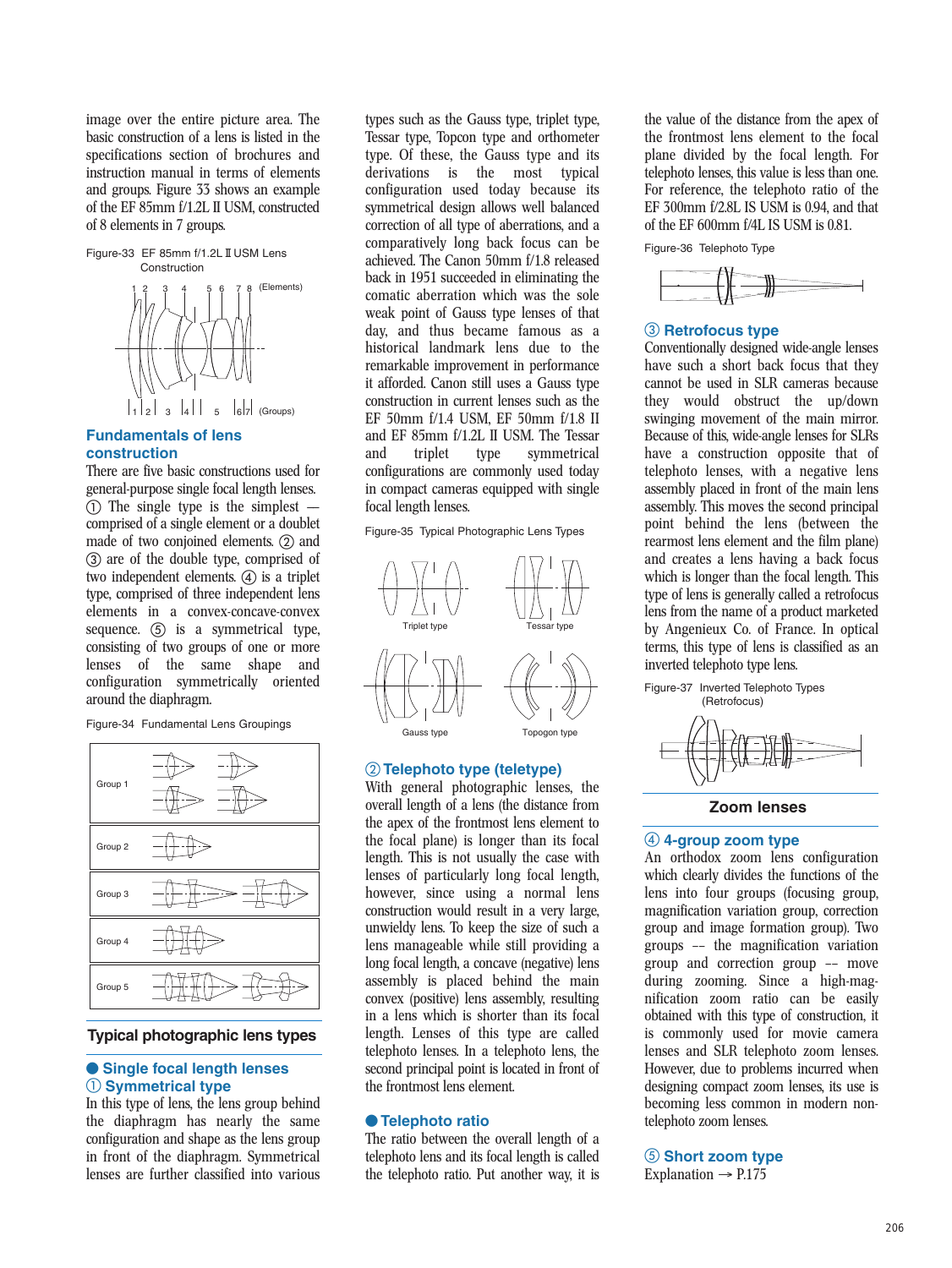## **6 Multi-group zoom type**

Explanation  $\rightarrow$  P.175

#### **Focusing and lens movement**

#### **Focusing and lens movement techniques**

Methods of lens movement for focusing can be broadly classified into the five types described below.

#### a **Overall linear extension**

The entire lens optical system moves straight backward and forward when focusing is carried out. This is the simplest type of focusing used in mainly in wideangle through standard single focal length lenses, Such as the EF 15mm f/2.8 Fisheye, lense, the EF 50mm f/1.4 USM, the TS-E 90mm f/2.8, and other EF lenses.

#### b **Front group linear extension**

The rear group remains fixed and only the front group moves straight backward and forward during focusing. Examples of front group linear extension lenses are the EF 50mm f/2.5 Compact Macro, MP-E 65mm f/2.8 Macro Photo and EF 85mm f/1.2L II USM.

#### **(3) Front group rotational extension**

The lens barrel section holding the front lens group rotates to move the front group backward and forward during focusing. This type of focusing is used only in zoom lenses and is not found in single focal length lenses. Representative examples of lenses using this method are the EF 28- 90mm f/4-5.6 III, EF 75-300mm f/4-5.6 IS USM and EF 90-300mm f/4.5-5.6 USM and other EF lenses.

#### d **Inner focusing**

Focusing is performed by moving one or more lens groups positioned between the front lens group and the diaphragm.  $\rightarrow$  P.176

#### **6** Rear focusing

Focusing is performed by moving one or more lens groups positioned behind the diaphragm.  $\rightarrow$  P.177

#### **Floating system**

This system varies the interval between certain lens elements in accordance with the extension amount in order to compensate for aberration fluctuation caused by camera distance. This method is also referred to as a close-distance aberration compensation mechanism. → P.177





#### **Shooting distance/subject distance/image distance**

#### **Camera distance**

The distance from the focal plane to the subject. The position of the focal plane is indicated on the top of most cameras by a " $\ominus$ " symbol.

#### **Subject distance**

The distance from the lens' front principal point to the subject.

#### **Image distance**

The distance from the lens' rear principal point to the focal plane when the lens is focused on a subject at a certain distance.

#### **Extension amount**

With a lens which moves the entire optical system backward and forward during focusing, the amount of lens movement necessary to focus a subject at a limited distance from the infinity focus position.

#### **Mechanical distance**

The distance from the front edge of the lens barrel to the focal plane.

#### **Working distance**

The distance from the front edge of the lens barrel to the subject. An important factor especially when shooting closeups and enlargements.

#### **Image magnification**

The ratio (length ratio) between the actual subject size and the size of the image reproduced on film. A macro lens with a magnification indication of 1:1 can reproduce an image on film the same size as the original subject (actual size). Magnification is generally expressed as a

proportional value indicating the size of the image compared to the actual subject. (For example, a magnification of 1:4 is expressed as 0.25x.)

Figure-39 Relationship Between the Focal Length, Extension Amount (Overall Extension) and Magnification



#### **Polarized light and polarizing filters**

#### **Polarized light**

Since light is a type of electromagnetic wave, it can be thought of as uniformly vibrating in all directions in a plane perpendicular to the direction of propagation. This type of light is called natural light (or natural polarized light). If the direction of vibration of natural light becomes polarized for some reason, that light is called polarized light. When

Figure-40 Naturally Polarized Electromagnetic

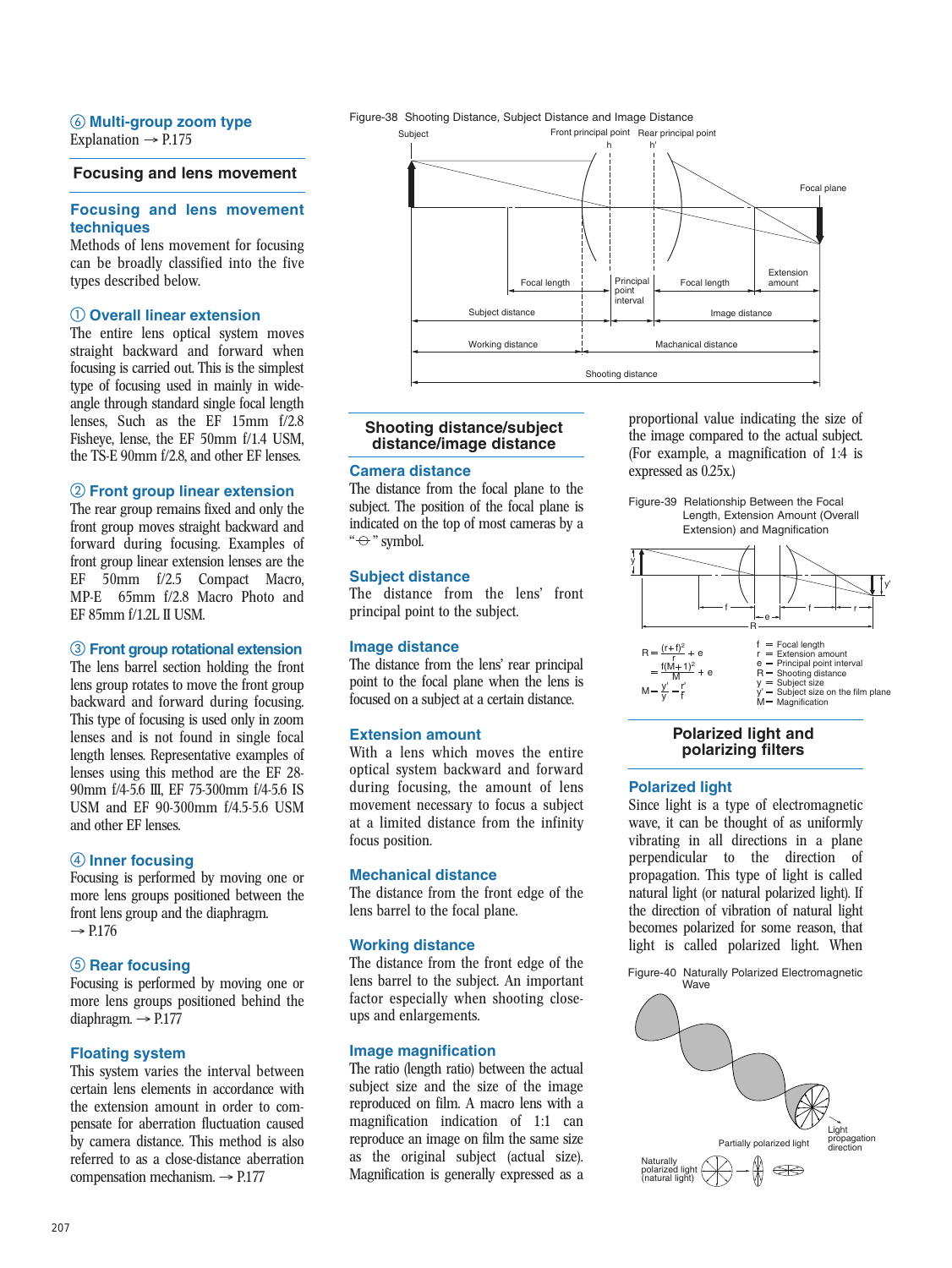natural light is reflected from the surface of glass or water, for example, the reflected light vibrates in one direction only and is completely polarized. Also, on a sunny day the light from the area of the sky at a 90° angle from the sun becomes polarized due to the effect of air molecules and particles in the atmosphere. The halfmirrors used in autofocus SLR cameras also cause light polarization.

#### **Linear polarizing filter**

A filter which only passes light vibrating in a certain direction. Since the vibrational locus of the light allowed to pass through the filter is linear in nature, the filter is called a linear polarizing filter. This type of filter eliminate reflections from glass and water the same way as a circular polarizing filter, but it cannot be used effectively with most auto exposure and autofous cameras as it will cause exposure errors in AE cameras equipped with TTL metering systems using halfmirrors, and will cause focusing errors in AF cameras incorporating AF rangefinding systems using half-mirrors.

#### **Circular polarizing filter**

A circular polarizing filter is functionally the same as a linear polarizing filter as it only passes light vibrating in a certain direction. However, the light passing through a circular polarizing filter differs from light passing through a linear polarizing filter in that the vibrational locus rotates in a spiral pattern as it propagates. Thus, the effect of the filter does not interfere with the effect of halfmirrors, allowing normal operation of TTL-AE and AF functions. When using a polarizing filter with an EOS camera, be sure to always use a circular polarizing filter. The effectiveness of a circular polarizing filter in eliminating reflected light is the same as that of a linear polarizing filter.

#### **Image sensor**

A semiconductor element which converts image data into an electric signal, playing the role of the film in a regular film camera. Also known as an imager. The two most common image elements used in digital cameras are CCD (Charge-Coupled Devices) and CMOS (Complementary Metal-Oxide Semiconductors). Both are area sensors containing a large number of receptors (pixels) on a flat surface which convert variations in light into electric signals. The higher the number of receptors, the more accurate the image reproduction is. Since these receptors are only sensitive to brightness and not colour, RGB or CMYG colour filters are placed before them in order to capture both brightness and colour data at the same time.

#### **Low-pass filter**

With general image elements used in digital cameras, RGB or CMYG colour information is collected for each receptor arranged on the surface. This means that when light with a high spatial frequency hits a single pixel, false colours, moiré, and other colours which do not exist in the subject appear in the image. In order to reduce the occurrence of these types of false colours, the light must made to enter many different receptors, and in order to do that, the receptors used are low-pass filters. Low-pass filters use liquid crystal and other crystal structures which are characterised by double refraction (a phenomenon where two streams of refracted light are created), placed before the image elements. By double-refracting light with a high spatial frequency using low-pass filters, it becomes possible to receive light using multiple elements.

#### **The human eye and viewfinder diopter**

#### **Eyesight, visual acuity**

The ability of the eye to distinguish details of an object's shape. Expressed as a numerical value which indicates the inverse of the minimum visual angle at which the eye can clearly distinguish two points or lines, i.e. the resolution of the eye in reference to a resolution of 1'. (Ratio with a resolution of 1' assumed as 1.)

#### **Eye accommodation**

**Digital Terminology** Figure-41 Human Eye Construction



The ability of the eye to vary its refractive power in order to form an image of an object on the retina. The state in which the eye is at its minimum refractive power is called the accommodation rest state.

#### **Normal vision, emmetropia**

The eye condition in which the image of an infinitely distant point is formed on the retina when the eye is in the accommodation rest state.

#### **Far-sightedness**

The eye condition in which the image of an infinitely distant point is formed to the rear of the retina when the eye is in the accommodation rest state.

#### **Near-sightedness, myopia**

The eye condition in which the image of an infinitely distant point is formed in front of the retina when the eye is in the accommodation rest state.

#### **Astigmatism**

The eve condition in which astigmatism exists on the eye's visual axis.

#### **Presbyopia**

The eye condition in which the ability of the eye to focus decreases as a person becomes older. In camera terms, this is similar to having a fixed focal point with a shallow depth of field.

#### **Least distance of distinct vision**

The closest distance at which an eye having normal vision can observe an object without straining. This distance is normally assumed to be 25 cm/0.8 ft.

#### **Diopter**

The degree to which the light ray bundles leaving the viewfinder converge or disperse. The standard diopter of all EOS cameras is set at —1 dpt. This setting is designed to allow the finder image to appear to be seen from a distance of 1 m. Thus, if a person cannot see the viewfinder image clearly, the person should attach to the camera's eyepiece a dioptric adjustment lens having a power which, when added to the viewfinder's standard diopter, makes it possible to easily see an object at one meter. The numerical values printed on EOS dioptric adjustment lenses indicate the total diopter obtained when the dioptric adjustment lens is attached to the camera.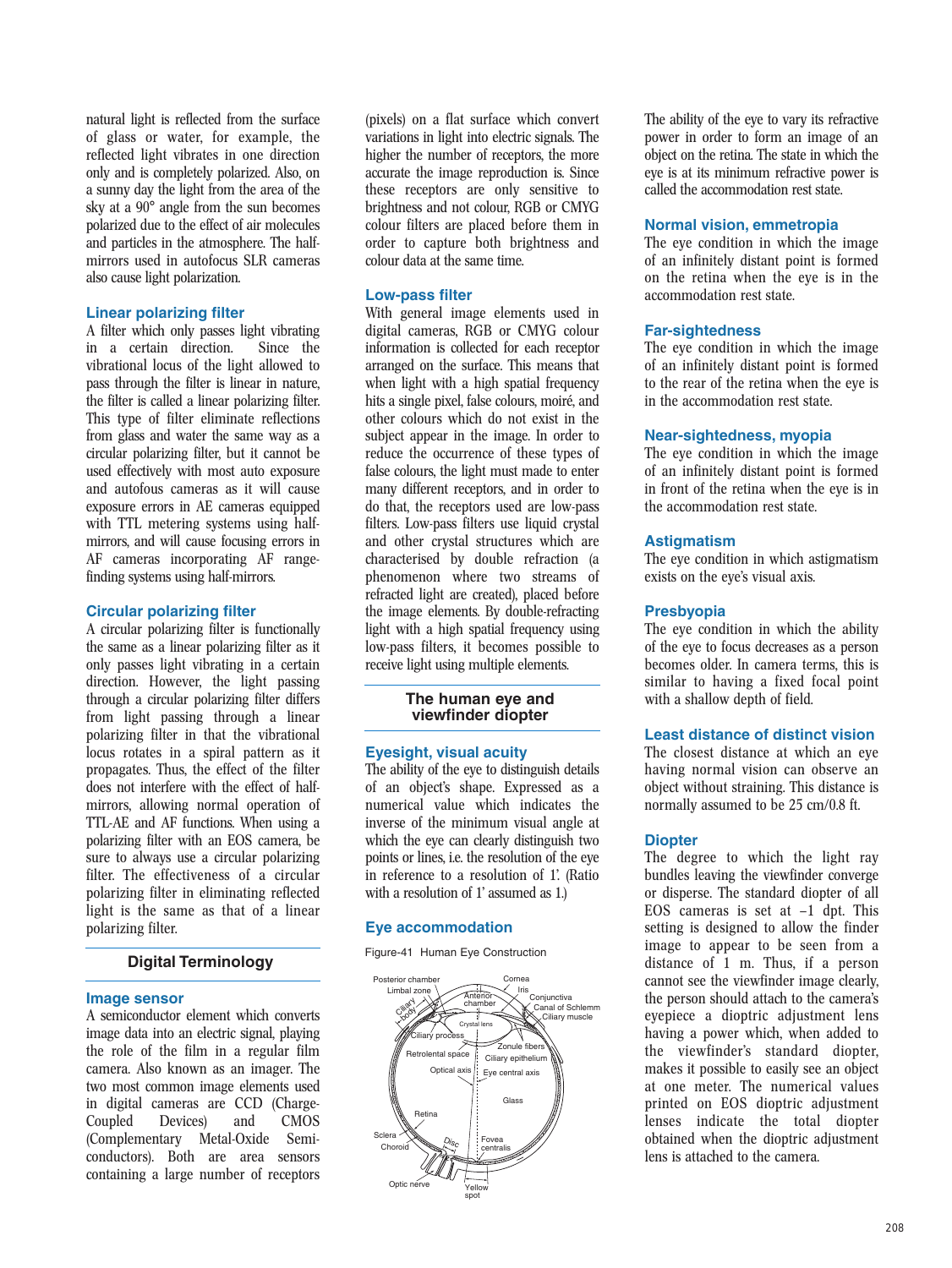### **How to read the MTF Characteristics**



| Spatial     | Maximum aperture | f/8 |   |  |
|-------------|------------------|-----|---|--|
| frequency   | M                |     | M |  |
| 10 lines/mm |                  |     |   |  |
| 30 lines/mm |                  |     |   |  |

The more the S and M curves are in line, the more natural the blurred image becomes.



**Resolving power and contrast are both good**



**Contrast is good and resolving power is bad**



**Resolving power is good and contrast is bad**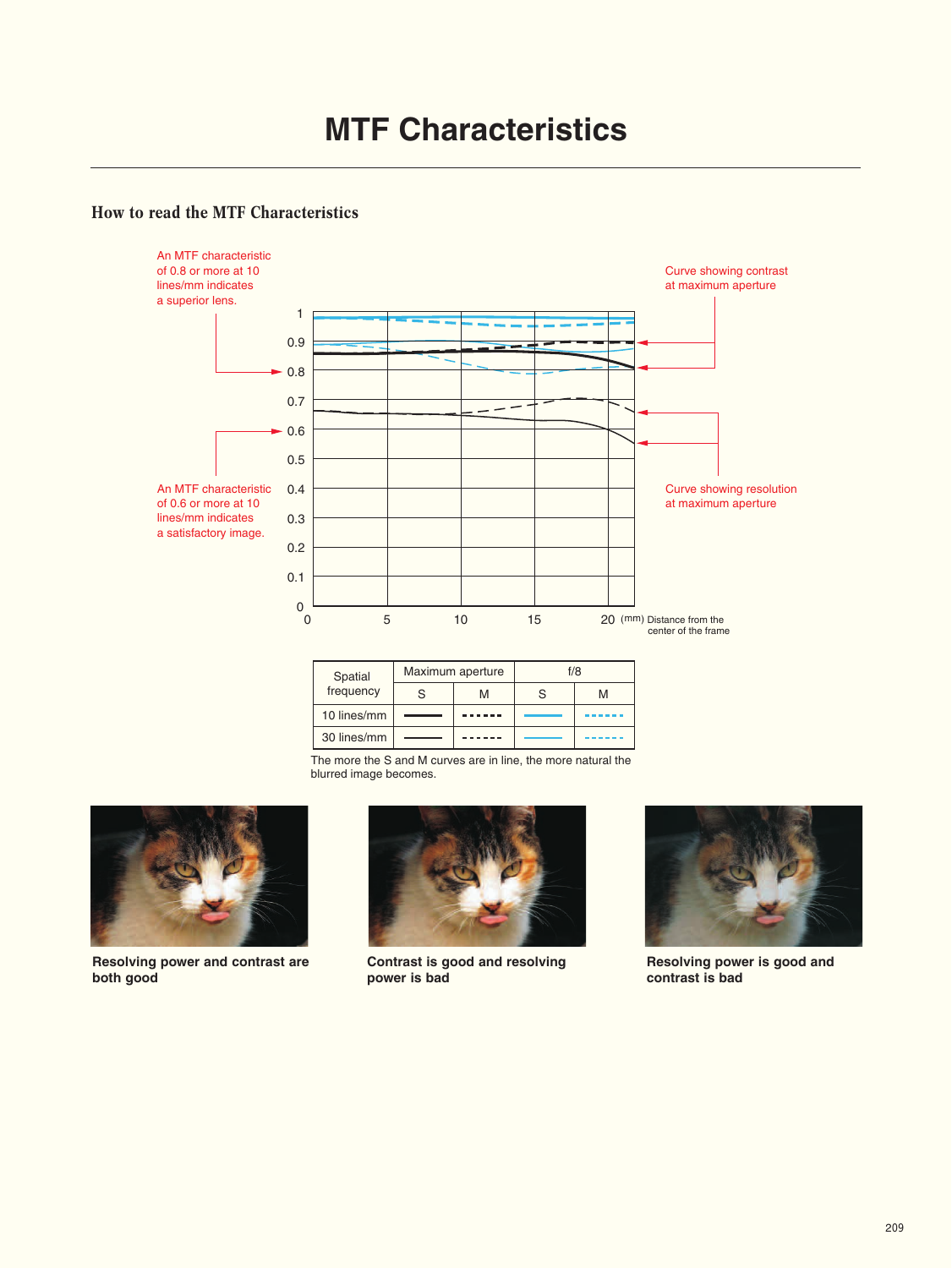# **Single Focal Length Lenses**











EF 400mm f/2.8L IS USM 0.9 0.8 0.7 0.6 0.5 0.4 0.3 0.2  $0.1$  $\circ$ 

























EF 400mm f/5.6L USM  $\,$  1 чH.

| 0.9            |          | --      |    |    |
|----------------|----------|---------|----|----|
| 0.8            |          |         |    |    |
| 0.7            |          |         |    |    |
| 0.6            |          |         |    |    |
| 0.5            |          |         |    |    |
| 0.4            |          |         |    |    |
| 0.3            |          |         |    |    |
| 0.2            |          |         |    |    |
| 0.1            |          |         |    |    |
| $\overline{0}$ | $\Omega$ | 10<br>5 | 15 | 20 |

T





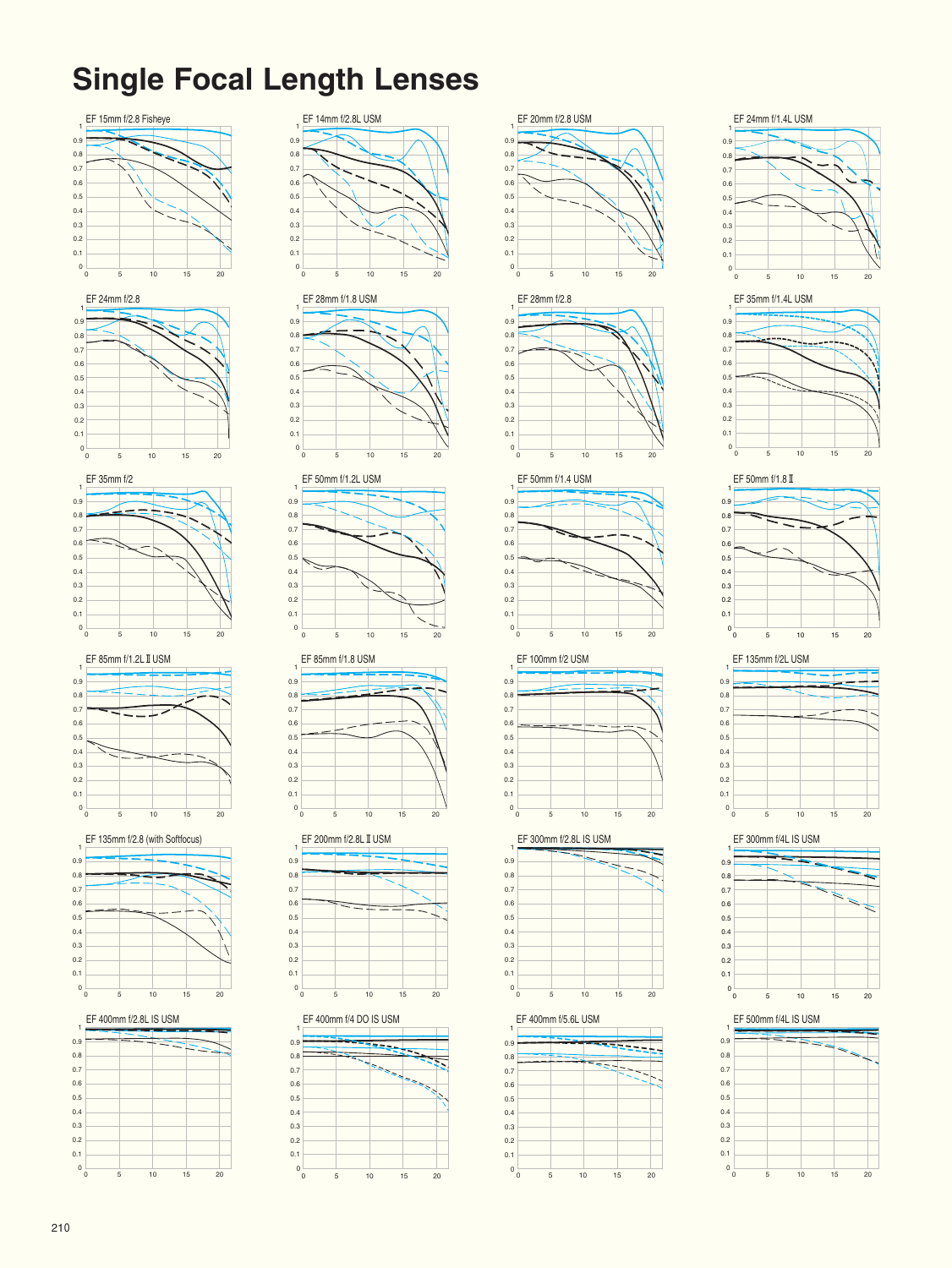





# 0.9 0.8 0.6 0.5 0.3 0.2







#### MTF Characteristics

























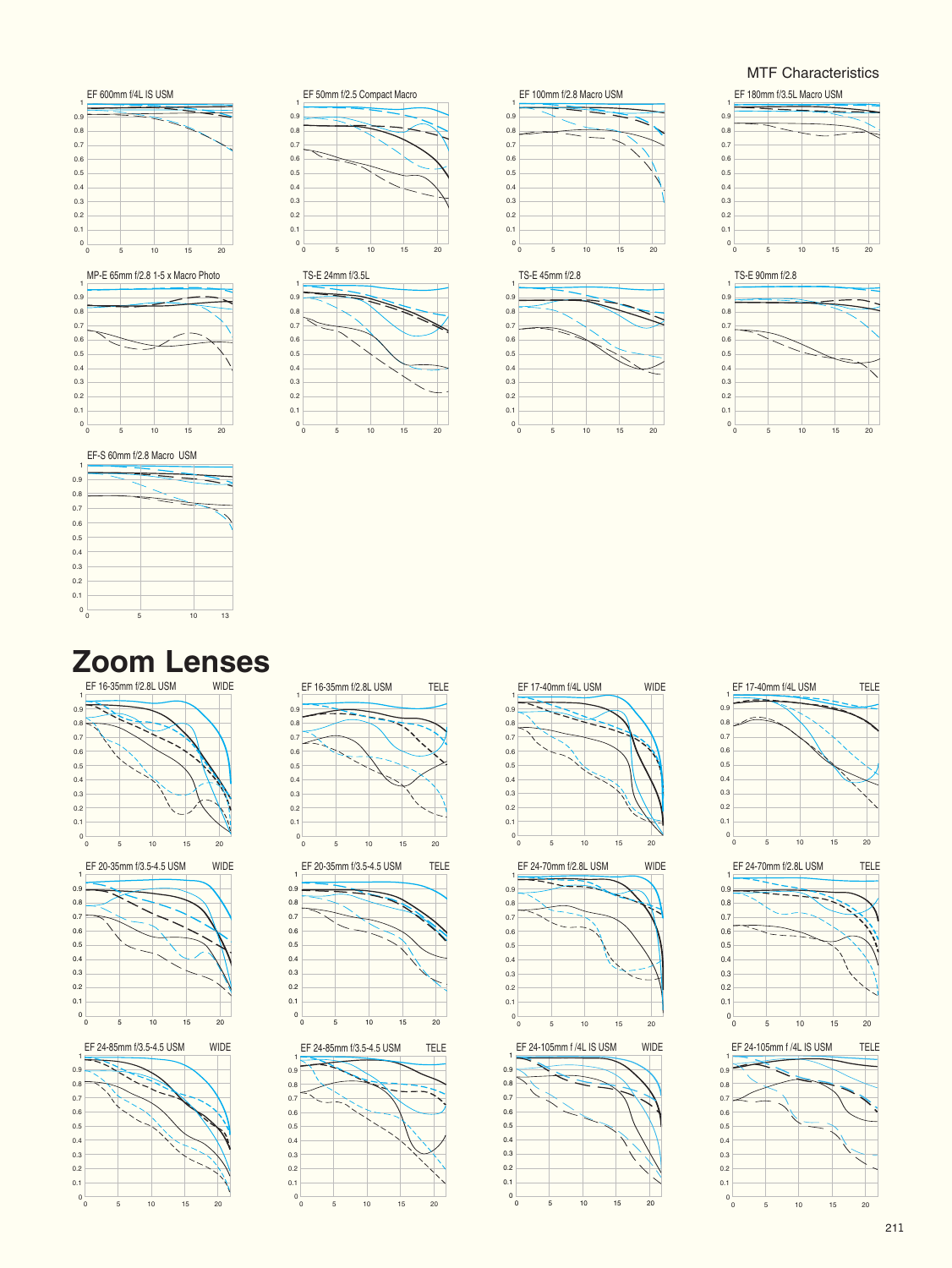











EF 28-90mm f/4-5.6 II USM TELE

EF 28-105mm f/3.5-4.5 USM TELE

 $15$  $20$ 

 $10$ 

 $\overline{10}$ 

 $10$ 

₹

 $\overline{5}$ 

 $\epsilon$ 

0.5 0.4 0.3 0.2

 $0.1$ 

 $\overline{0}$ 

'n

0.9 0.8 0.7 0.6 0.5 0.4 0.3

 $0.2$ 

 $0.1$ 

 $\circ$ 

0.6 0.7  $0.8$  $0.9$ 

0.5 0.4 0.3 0.2

 $0.1$ 

0.6 0.7 0.8 0.9

0.5 0.4 0.3 0.2

 $0.1$ 

 $\circ$ 

.<br>0

 $\overline{a}$ 

0.6 0.7 0.8 0.9

0.3  $0.4$ 0.5 0.6 0.7  $0.9<sup>9</sup>$ 

 $0.2$ 

 $0.1$ 

 $\circ$ <sup>0</sup>

 $0.8$ 







 $0.1$ 

0.9 <del>†====</del>=  $0.8$ 0.7 Ч. 0.6 0.5 0.4 0.3 0.2

 $10$ 

15

 $20$ 





EF 28-90mm f/4-5.6 II USM WIDE

0.5 0.3 0.2

 $0.4$ 

 $0.1$ 

0.6 0.8 0.9

 $0.7$ 

 $0.1$ 

 $\theta$ 

ົດ

 $\overline{5}$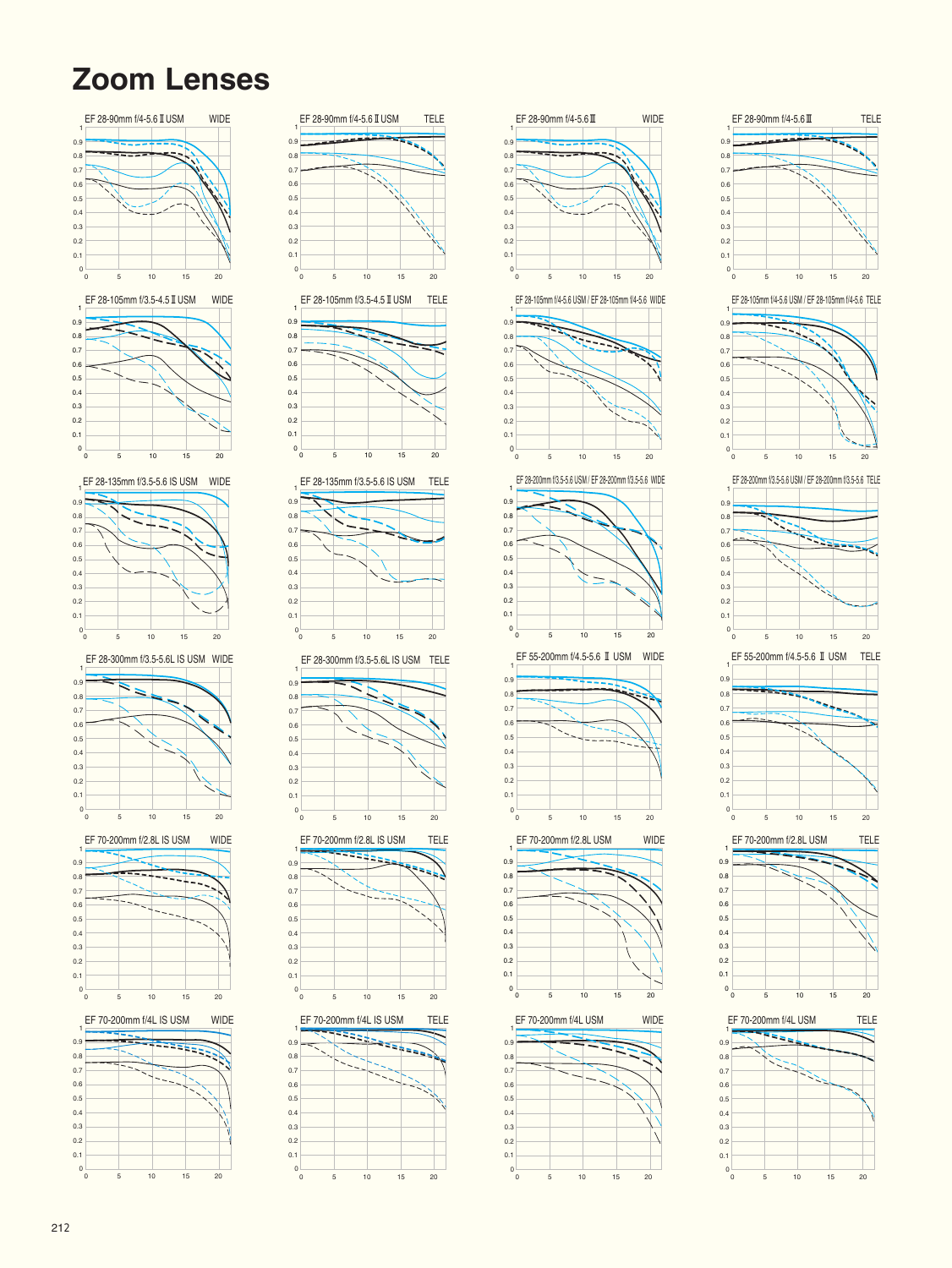#### MTF Characteristics







0.9 0.8 0.7 0.6 0.5 0.4 0.3 0.2

 $01$ 

 $\overline{0}$ 







EF 100-400mm f/4.5-5.6L IS USM TELE





EF-S 18-55mm f/3.5-5.6 II USM / EF-S 18-55mm f/3.5-5.6 II TELE

 $0.1$ 

 $\overline{\mathbf{0}}$ 

 $\overline{0}$ 

 $\overline{5}$ 

 $\overline{10}$ 









EF 100-400mm f/4.5-5.6L IS USM WIDE





EF-S 18-55mm f/3.5-5.6 USM / EF-S 18-55mm f/3.5-5.6 WIDE



213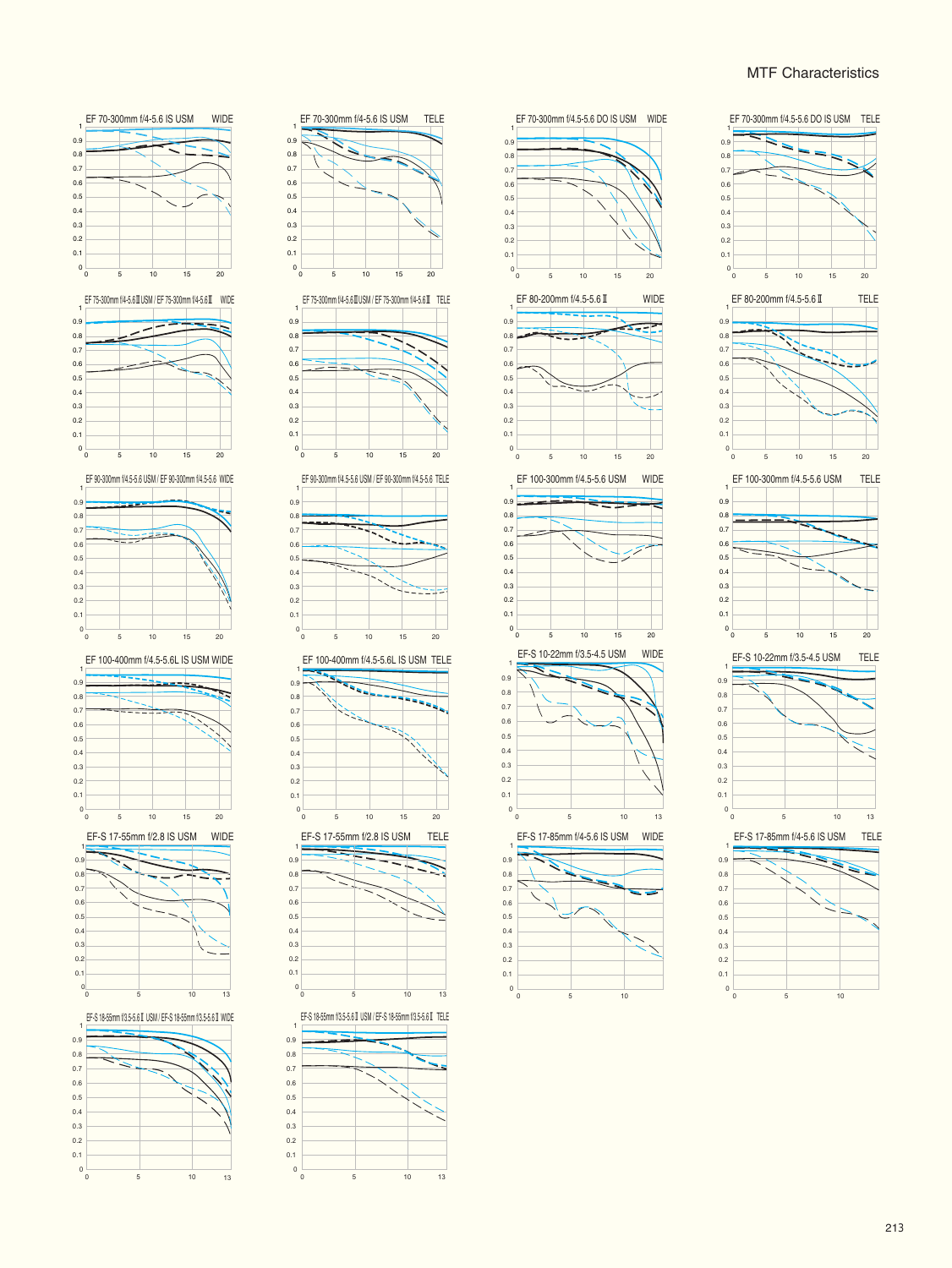# **Extenders**

# **EF 1.4**x $\mathbb{I}$



























EF 300mm f/4L IS USM



EF 500mm f/4L IS USM











EF 600mm f/4L IS USM

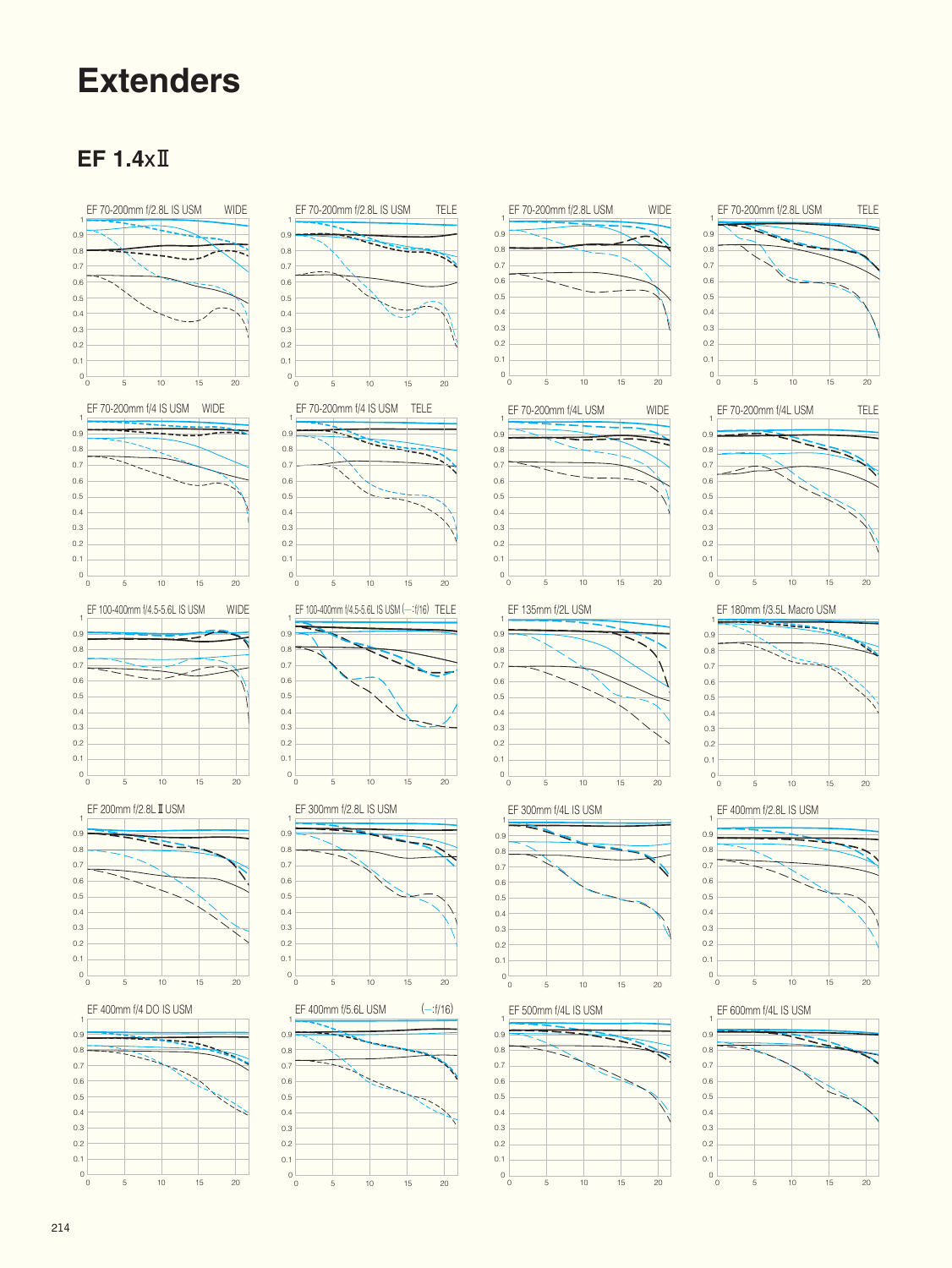# $EF$   $2x$  $\mathbb{I}$